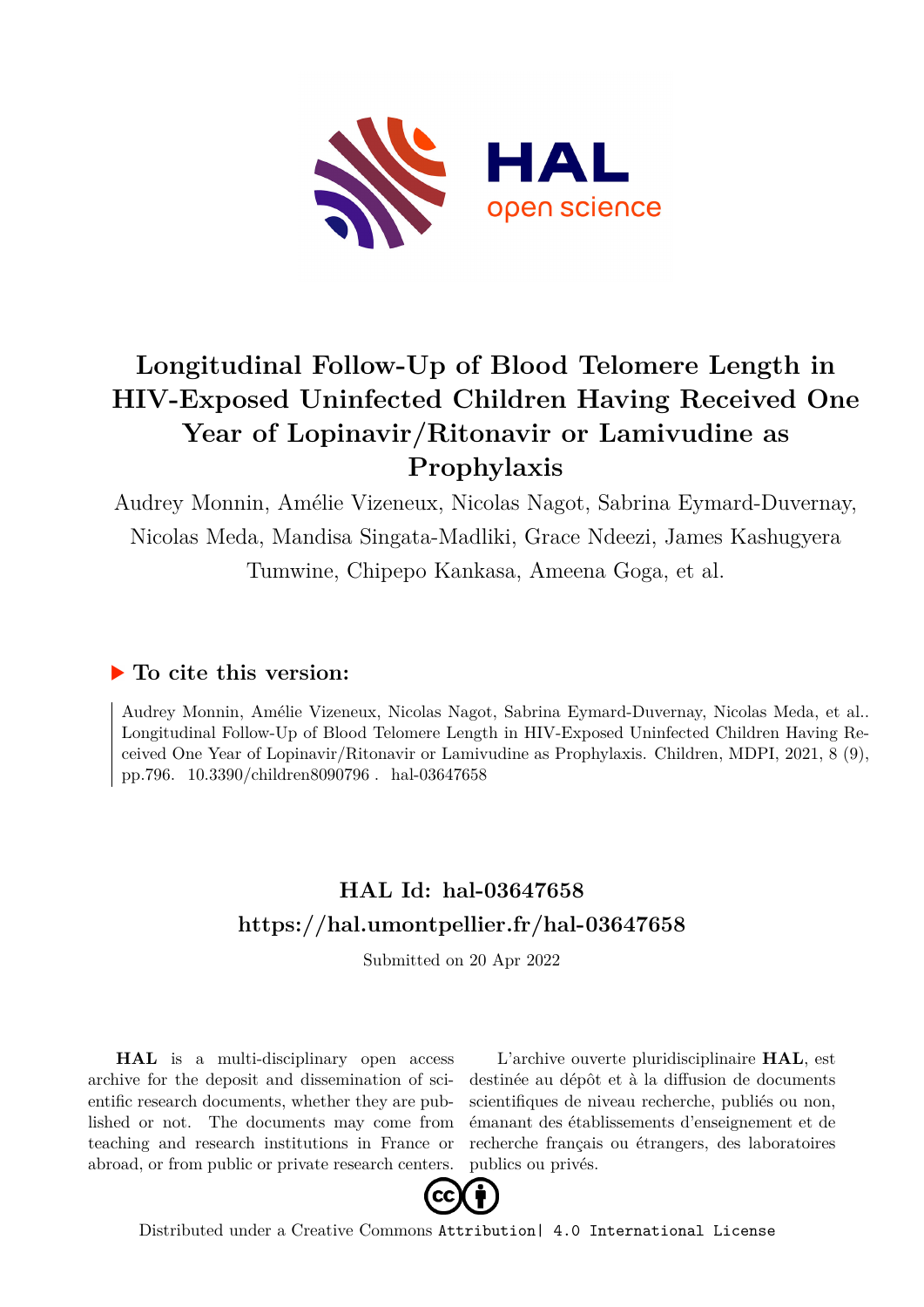



## *Article* **Longitudinal Follow-Up of Blood Telomere Length in HIV-Exposed Uninfected Children Having Received One Year of Lopinavir/Ritonavir or Lamivudine as Prophylaxis**

**Audrey Monnin <sup>1</sup> , Amélie Vizeneux <sup>1</sup> , Nicolas Nagot <sup>1</sup> , Sabrina Eymard-Duvernay <sup>1</sup> , Nicolas Meda <sup>2</sup> , Mandisa Singata-Madliki <sup>3</sup> , Grace Ndeezi <sup>4</sup> , James Kashugyera Tumwine 4,5, Chipepo Kankasa <sup>6</sup> , Ameena Goga <sup>7</sup> , Thorkild Tylleskär <sup>8</sup> [,](https://orcid.org/0000-0003-4801-4324) Philippe Van de Perre <sup>1</sup> and Jean-Pierre Molès 1,[\\*](https://orcid.org/0000-0002-6863-6350)**

- <sup>1</sup> Pathogenèse et Contrôle des Infections Chroniques, INSERM U1058, Université Montpellier, Etablissement Français du Sang, University of Antilles, 34093 Montpellier, France; AUDREY-A91@hotmail.fr (A.M.); amelie.vizeneux@inserm.fr (A.V.); n-nagot@chu-montpellier.fr (N.N.); sabrina.eymard-duvernay@ird.fr (S.E.-D.); p-van\_de\_perre@chu-montpellier.fr (P.V.d.P.)
- <sup>2</sup> Centre Muraz, Bobo-Dioulasso 01 P.O. Box 390, Burkina Faso; meda\_nicolas@yahoo.fr<br><sup>3</sup> Effective Care Besearch Unit Cesilia Makiwang Hospital University of Fort Harp
- <sup>3</sup> Effective Care Research Unit, Cecilia Makiwane Hospital, University of Fort Hare, East London 5207, South Africa; mandisa.singata@gmail.com
- <sup>4</sup> Department of Paediatrics and Child Health, School of Medicine, College of Health Sciences, Makerere University, Kampala P.O. Box 317, Uganda; gndeezi@gmail.com (G.N.); kabaleimc@gmail.com (J.K.T.)
- <sup>5</sup> School of Medicine, Kabale University, Kabale P.O. Box 317, Uganda
- <sup>6</sup> Department of Paediatric and Child Health, University Teaching Hospital,
- University of Zambia School of Medicine, Lusaka P.O. Box 50110, Zambia; ckankasa@zamnet.zm
- <sup>7</sup> HIV Prevention Research Unit, South African Medical Research Council, Private Bag x385, Pretoria 0001, South Africa; Ameena.Goga@mrc.ac.za
- Centre for International Health, Faculty of Medicine, University of Bergen, 5009 Bergen, Norway; thorkild.tylleskar@cih.uib.no
- **\*** Correspondence: jean-pierre.moles@inserm.fr; Tel.: +33-495-94-9107

**Abstract:** Telomere shortening can be enhanced upon human immunodeficiency virus (HIV) infection and by antiretroviral (ARV) exposures. The aim of this study was to evaluate the acute and long-term effect on telomere shortening of two ARV prophylaxes, lopinavir/ritonavir (LPV/r) and lamivudine (3TC), administered to children who are HIV-exposed uninfected (CHEU) to prevent HIV acquisition through breastfeeding during the first year of life, and to investigate the relationship between telomere shortening and health outcomes at six years of age. We included 198 CHEU and measured telomere length at seven days of life, at week-50 and at six years (year-6) using quantitative polymerase chain reaction. At week-50, telomere shortening was observed among 44.3% of CHEU, irrespective of the prophylactic treatment. Furthermore, this telomere shortening was neither associated with poor growth indicators nor neuropsychological outcomes at year-6, except for motor abilities (MABC test *n* = 127, β = −3.61, 95%CI: −7.08, −0.14; *p* = 0.04). Safety data on telomere shortening for infant HIV prophylaxis are scarce. Its association with reduced motor abilities deserves further attention among CHEU but also HIV-infected children receiving ARV treatment.

**Keywords:** HIV; children; prophylaxis; telomere shortening; growth; neuropsychological development; mitochondrial DNA; Africa

#### **1. Introduction**

Assaying the short- and long-term safety of antiretroviral (ARV) therapy is of utmost priority for public health guidelines on ARV regimens for HIV prevention and treatment. Given the urgent need to prevent and treat HIV, most ARV regimens have been established by a panel of experts using evidence from randomized, phase 3 clinical trials that have directly compared ARV regimens in research settings. Data on short-term safety of ARV



**Citation:** Monnin, A.; Vizeneux, A.; Nagot, N.; Eymard-Duvernay, S.; Meda, N.; Singata-Madliki, M.; Ndeezi, G.; Tumwine, J.K.; Kankasa, C.; Goga, A.; et al. Longitudinal Follow-Up of Blood Telomere Length in HIV-Exposed Uninfected Children Having Received One Year of Lopinavir/Ritonavir or Lamivudine as Prophylaxis. *Children* **2021**, *8*, 796. [https://doi.org/10.3390/children](https://doi.org/10.3390/children8090796) [8090796](https://doi.org/10.3390/children8090796)

Academic Editor: Sari A. Acra

Received: 23 July 2021 Accepted: 30 August 2021 Published: 10 September 2021

**Publisher's Note:** MDPI stays neutral with regard to jurisdictional claims in published maps and institutional affiliations.



**Copyright:** © 2021 by the authors. Licensee MDPI, Basel, Switzerland. This article is an open access article distributed under the terms and conditions of the Creative Commons Attribution (CC BY) license (https:/[/](https://creativecommons.org/licenses/by/4.0/) [creativecommons.org/licenses/by/](https://creativecommons.org/licenses/by/4.0/)  $4.0/$ ).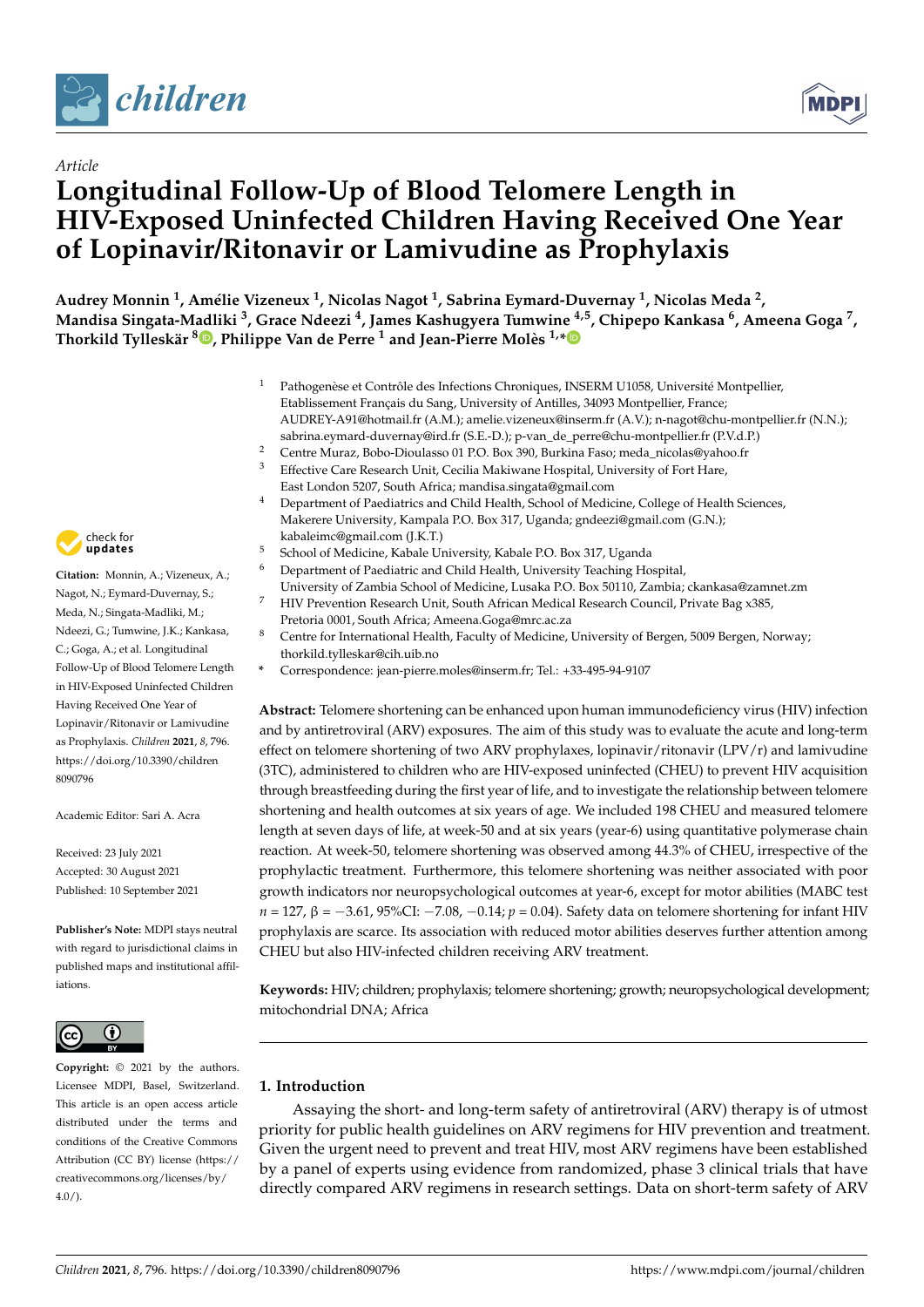therapy for pediatric use come from phase 1/2 safety and pharmacokinetic trials and nonrandomized, open-label studies [1]. Although pediatric ARV treatment regimens have proven effective in controlling HIV viral load and improving health outcomes in HIVinfected children, excess morbidities and mortalities are still reported in these pediatric populations [2–4]. The long-term side effects of ARV are poorly documented mainly due to the difficulty to truly discriminate drug effects from those of HIV exposure and/or infection.

Telomeres are the caretakers of our genetic information. These highly conserved DNA repeated sequences that cap the ends of the chromosomes prevent their degradation and their fusion, thus ensuring genomic stability [5]. Telomere shortening is a physiological event that occurs at each cell division in all somatic cells and is associated with age-related disorders [6]. Telomere dysfunction is the major cause of replicative senescence, but also initiates and maintains stem cell exhaustion and inflammation [7]. Many factors are associated with accelerated telomere shortening, such as male gender, smoking, alcohol consumption, ethnicity, obesity, sedentary lifestyle, genetic variants, socioeconomic status, as well as psychological stress [6,8]. Both ARV and HIV are known to promote telomere shortening. Chronic HIV-induced inflammation and free HIV viral particles themselves can enhance the production of reactive oxygen species damaging telomeric DNA and thus promoting telomere shortening  $[9-11]$ . Protease inhibitors (PI)  $[12-16]$ , and particularly lopinavir [12], as well as nucleoside reverse transcriptase inhibitors induce reactive oxygen species production in several cell types or animal models [17–20]. A recent study reported a relationship between leucocyte telomere shortening and blood mitochondrial DNA content among HIV-infected or uninfected women, the greater the telomere shortening, the higher the mitochondrial DNA content [21].

If telomere shortening-associated premature aging was observed in adults living with HIV [22–26], relatively fewer studies investigated telomere length in younger populations. Of note, all but one of these studies were conducted outside Africa, the continent with the highest prevalence of HIV-infected children and children who are HIV-exposed uninfected (CHEU) [27]. One study reported shorter telomere length in early life for HIV-infected children when compared to children who are HIV-unexposed uninfected (CHUU), mostly of European origin [28], while another did not show a difference between HIV-infected and uninfected adolescents, mostly of black/African Canadian origin [29]. This discrepancy could possibly be explained by the age differences between cohorts and by the duration of ARV exposure. The impact of ARV exposure on telomere length was also addressed in CHEU in cross-sectional studies at different time points. Most of them described similar telomere length at birth between CHUU and CHEU who have been exposed in utero to zidovudine (AZT) [30], to the backbone AZT plus lamivudine (3TC) in combination with nevirapine (NVP), nelfinavir (NFV), or ritonavir-boosted protease inhibitor (PI) [31,32] or to other triple combination including abacavir (ABC), tenofovir disoproxyl fumarate (TDF) or emtricitabine (FTC) [31,32]. Later in childhood, at approximately two years of age, CHEU exposed in utero to AZT/3TC/NVP [28], AZT/3TC/PI [28,29], or TDF/FTC/PI [28] also presented similar telomere length when compared to CHUU. Some of these children also received short term (6-week) postnatal prophylaxis including AZT [28–30,32], AZT/3TC or AZT or ABC/FTC/NFV [29]. However, one study reported shorter telomere length in CHEU at six years of age that had been exposed in utero to 3TC plus lopinavir/ritonavir (LPV/r)-based regimens including ABC, AZT, or stavudine, compared to CHUU [33]. Only one longitudinal study showed telomere length shortening from birth to three years old among CHEU and CHUU [32]. More recently, ritonavir-boosted protease inhibitors were a risk factor for telomere shortening in HIV-infected pregnant women [34].

In a randomized controlled trial (PROMISE-PEP trial, NCT00640263), we tested the efficacy of single drug pre-exposure prophylaxis in infants to prevent mother-to-children transmission of HIV in breastfed CHEU [35,36]. The main outcomes of this study were percent HIV transmission and regimen safety. Furthermore, we conducted a follow-up study of these trial participants at six years of age to evaluate growth, clinical, and neurodevelopment outcomes post-ARV exposure (PROMISE-M&S trial, NCT03519503) [37].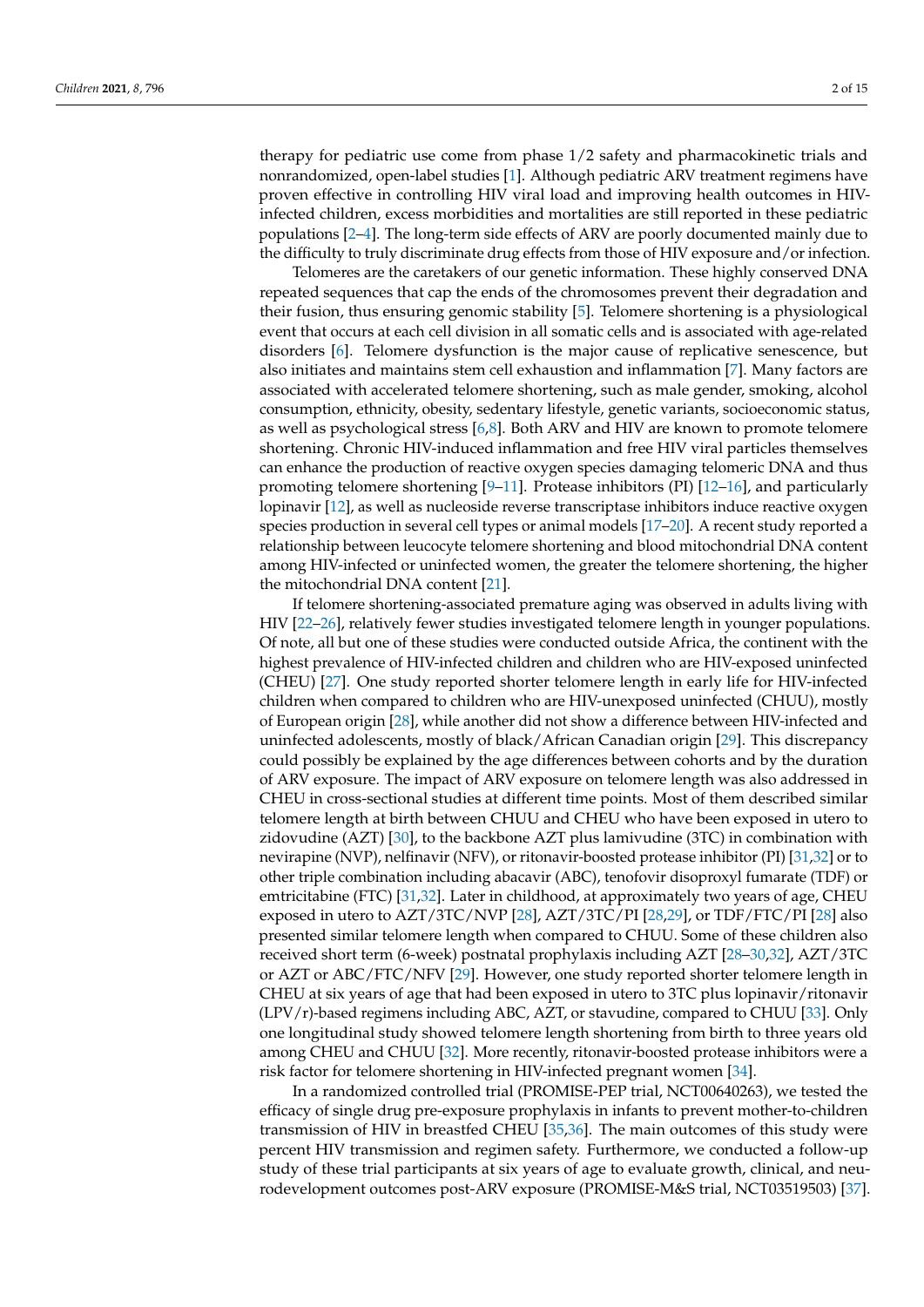These children received ARV prophylaxis of LPV/r or 3TC up to one year of age, providing a unique population to evaluate the impact of these drugs on telomere length among uninfected children, and without interference of other drugs from combined therapy.

The objectives of the present study were to compare the effects on telomere length of two ARV treatments, LPV/r and 3TC administered to prevent HIV acquisition in CHEU during the first year of life, and to assess whether telomere shortening at one year was predictive of impaired growth, clinical, and/or neurodevelopmental outcomes at six years of age.

#### **2. Materials and Methods**

#### *2.1. Study Population*

We performed a longitudinal observational study of CHEU enrolled in the PROMISE PEP trial (NCT00640263) and its follow-up study (PROMISE M&S, NCT03519503). The PROMISE PEP trial, conducted in Burkina Faso, South Africa, Uganda, and Zambia between November 2009 and May 2012, CHEU received daily LPV/r or 3TC prophylaxis to prevent mother-to-child-transmission of HIV-1 through breastfeeding [35,36]. These uninfected children at birth received seven days of NVP as per national guidelines and were thereafter randomly assigned to receive LPV/r or 3TC from seven days after birth (day-7) until one week after breastfeeding discontinuation, for a maximal duration of fifty weeks (W50). The PROMISE M&S study (recruitment from February 2017 to February 2018) consisted of a one- or two-day visit for a growth, clinical, and neuropsychological evaluation of the PROMISE PEP trial participants aged 5 to 7 years old who were HIV negative at the end of the prophylaxis period [37]. Among PROMISE M&S participants, we randomly selected 198 CHEU with 1:1 sex and prophylactic regimen ratios. The same selection criteria were used in a previous study investigating the mitochondrial DNA genotoxicity of the prophylaxis [38,39].

#### *2.2. Sample Collection and DNA Extraction*

Child dried blood spots (Whatman®903 cards, Lipomic Healthcare, New Delhi, India) were collected on study sites directly by heel prick for day-7 and week-50 time points (PROMISE PEP trial) or were processed from venous blood collected on EDTA tubes for the year-6 time point (PROMISE M&S trial). All dried blood spots were stored at −20 ◦C at the study sites in an individual zipped-pouch containing desiccant. DNA extraction was performed on 3-mm diameter punches (*n* = 3) using the QIAamp DNA Blood Mini Kit (Qiagen, Hilden, Germany) following the manufacturer's instructions. Extracted DNAs were stored at −80 ◦C.

#### *2.3. Telomere Length Assay*

#### 2.3.1. Standard Curves and Quantitative Polymerase Chain Reaction

Telomere length measurement was performed by quantitative polymerase chain reaction, based on a method previously described by O'Callaghan and Fenech [40,41]. Two standard curves were used. The first curve was generated by a ten-fold serial dilution of a synthetic oligonucleotide of 14 repetitions of the telomeric sequence (TAAGGG) which determines the quantity of telomere in kilobases (kb) per reaction. The standard concentration ranged from  $1.18\times 10^3$  to  $1.18\times 10^7$  kb of telomere per reaction. The second curve consisted of a ten-fold serial dilution of a synthetic oligomer of the human single copy gene RPLP0 which estimates the number of copies of diploid genomes per reaction. The concentration ranged from 2.63  $\times$  10<sup>1</sup> to 2.63  $\times$  10<sup>5</sup> diploid genome copies. Oligomers and primers used for the quantitative polymerase chain reactions are described in the Supplementary materials (Supplementary Table S1).

Each quantitative polymerase chain reaction plate contained (i) both standard curves in duplicate, (ii) DNA (10 ng) from the Human Embryonic Kidney 293T cell line in triplicate to assess the intra- and inter-plate variations, and (iii) DNA (10 ng) extracted at day-7, week-50, and year-6 for each participant, in a single point assay for telomeric and RPLP0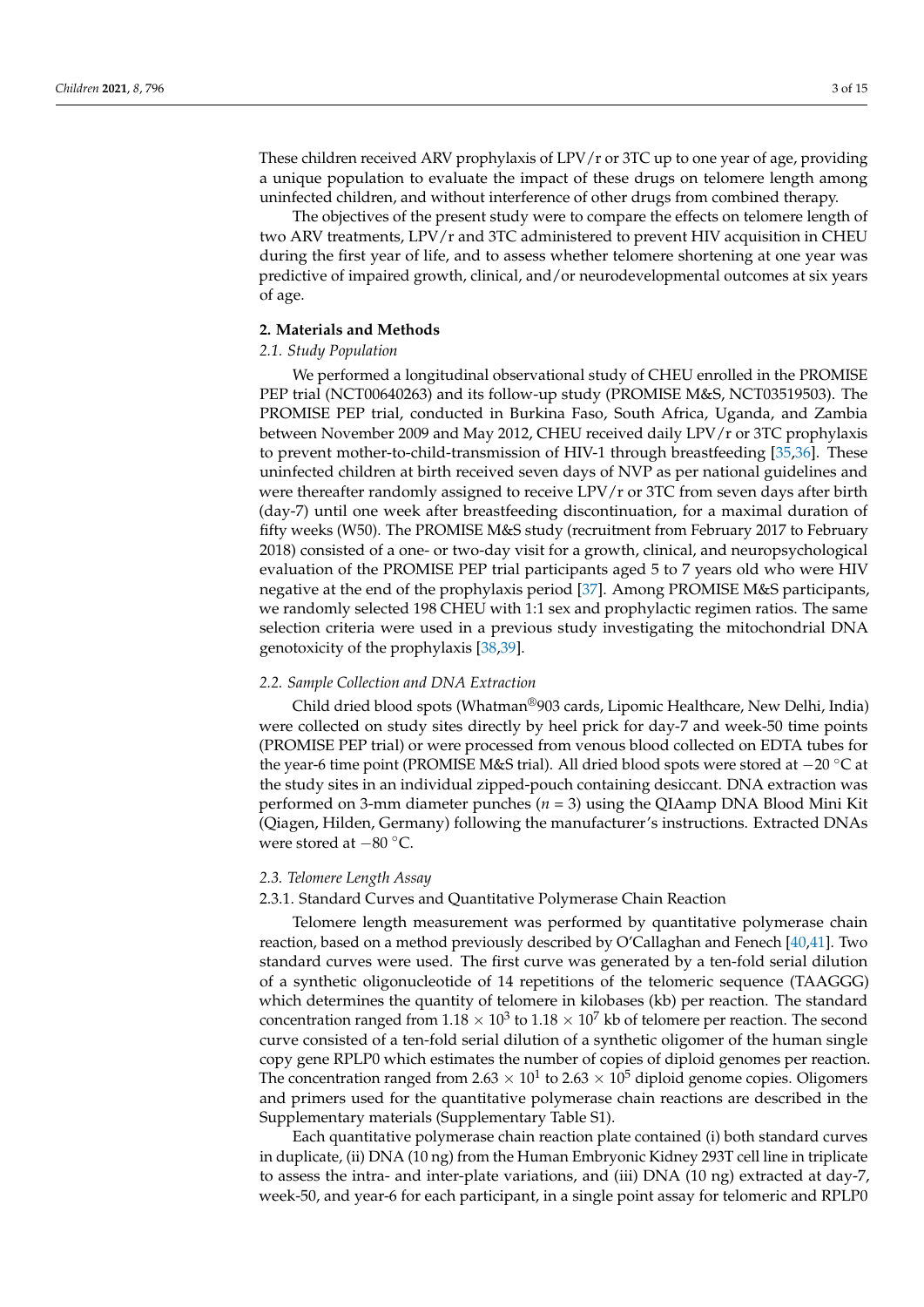regions. Amplification was performed on a LightCycler®480 II instrument (Roche, Basel, Switzerland) in a final volume of 30  $\mu$ L containing 1× LightCycler<sup>®</sup>480 SYBR Green I Master (Roche, Basel, Switzerland) and 900 nM of both pairs of primers. The following thermal program was used:  $95 \degree C$  for 10 min; 40 cycles of  $95 \degree C$  for 15 s, 60  $\degree C$  for 30 s, 72  $\degree$ C for 30 s, and ended by a melting curve.

#### 2.3.2. Telomere Data Analysis

We performed absolute quantification analysis using the Fit Points method on a LightCycler®480 software (Roche, Basel, Switzerland). The threshold line was set at the beginning of the exponential phase of amplification. Telomere length per cell was calculated by dividing the Kb/reaction for telomere by the RPLP0 diploid copies/reaction. Results were expressed in Kb telomere per cell.

qPCR efficiency, intra- and inter-plate variation coefficients, quality control of quantitative polymerase chain reactions, and outlier identification are described in the Supplementary materials.

#### *2.4. Statistical Analysis*

We described the participant characteristics using either means with standard deviation (SD) or medians with interquartile range ([IQR]) for continuous variables, and percentages for categorical variables.

Our primary objective was to investigate the short-term and long-term effects of ARV prophylaxis on telomere length. We first described the telomere length at day-7, i.e., before the initiation of prophylactic regimens, and compared this parameter by study site and gender using the Kruskal–Wallis test applying the Dwass-Steel-Critchlow-Fligner method for all pairwise comparisons, and a Wilcoxon Mann–Whitney test, respectively.

Second, we addressed variation of telomere length between t0 (day-7 or week-50) and t1 (week-50 or year-6). We compared telomere length between the two time points using a Wilcoxon signed-rank test, and defined telomere shortening as follows:

Telomere shortening =  $[(TL at t1) + 4.03\% \times (TL at t1)] - [(TL at t0) - 4.03\% \times (TL at t1)]$ t0)] < 0, where 4.03% was the estimated experimental error (see Supplementary Materials). This telomere shortening threshold closely approaches the physiological decline in telomere length reported by Ajaykumar et al. among Canadian CHEU [32].

We compared the proportion of CHEU with telomere shortening at week-50 (t0 = day-7) or at year-6 (t0 = week-50) between the two prophylactic regimens using a Chi-square test. Analyses for telomere shortening between week-50 and year-6 were restricted to three out of the four study sites (*n* = 128). The three sites were Burkina Faso, Uganda, and Zambia, because samples for South Africa were not collected at year-6.

Throughout the analyses, we compared the two prophylactic regimens, LPV/r and 3TC, using Student's *t*-test or Wilcoxon Mann–Whitney test for continuous variables, and Chi-square test or Fisher's exact test for categorical variables.

Our secondary objective was to assess whether telomere shortening at week-50 was associated with child health impairments at year-6 and with higher mitochondrial DNA content. For this purpose, we first investigated the association between telomere shortening at week-50 and growth indicators (weight-for-age Z-score, height-for-age Z-score and body mass index Z-score) as well as neuropsychological performances (global scores obtained from the Strengths and Difficulties Questionnaire, SDQ-25; the Test Of Variable of Attention, TOVA; the Movement Assessment Battery for Children second edition, MABC-2 and the Kaufman Assessment Battery for Children second edition, KABC-II) at year-6, using linear regressions. Methodology for scores analysis and main findings is described elsewhere [37]. A square transformation was applied to SDQ-25 score in order to obtain a normal distribution. We also investigated the association between hospital admissions since week-50 and telomere shortening at week-50 using Poisson regressions with robust error variance. Growth analyses were adjusted for the prophylaxis regimen, the age of the child, the gender, the gestational age, the study site, the type of income generating activities,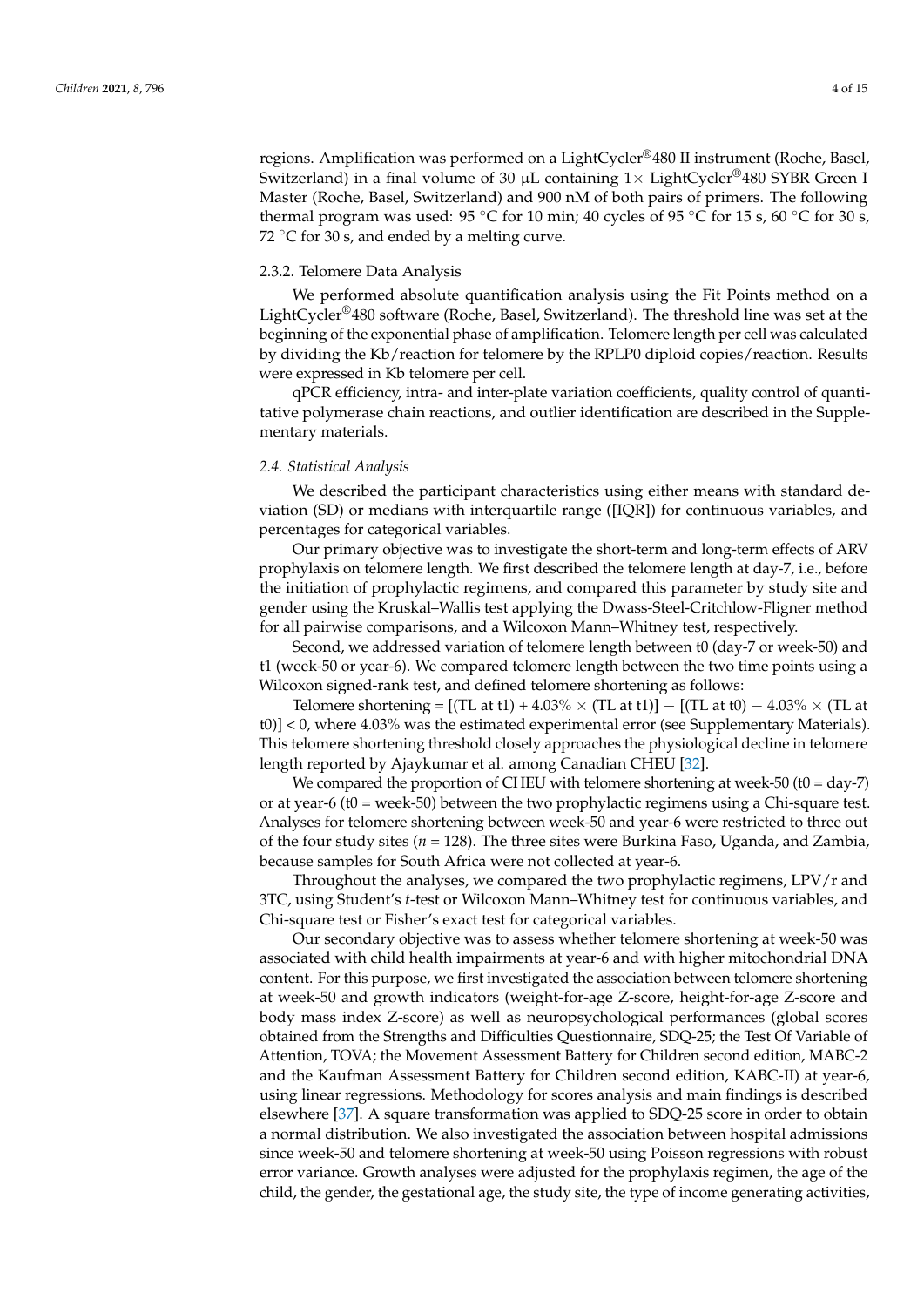the mother's educational level, and the number of children under five years old living in the household. Neuropsychological and hospital admission analyses were adjusted for the same confounders plus the child's weight and height at year-6. All of these analyses were restricted to Burkina Faso, Uganda, and Zambia for the above mentioned reason.

Second, we investigated the association between telomere length and shortening with mitochondrial DNA content using linear regression in an analysis restricted to CHEU from Burkina Faso and Uganda (*n* = 73). Zambia was excluded from the analyses because we previously reported an interaction between mitochondrial DNA content and platelet count [38,39]. Mitochondrial DNA depletion was defined as a 50% or more decrease in mitochondrial DNA copy number per cell from day-7 to week-50 [38]. Mitochondrial DNA content at day-7, week-50, and year-6 were incremented per 50 copies. Analyses at week-50 and year-6 were adjusted for the type of prophylactic regimen. To address whether telomere shortening at week-50 was associated with mitochondrial DNA depletion at week-50, we used log-binomial regressions adjusted for the type of prophylactic regimen.

Statistical analyses were performed using SAS studio (Copyright © 2021–2016, SAS Institute Inc., Cary, NC, USA). The forest plot was drawn using GraphPad software v7.0 (Copyright © 2021–2018).

#### **3. Results**

#### *3.1. Characteristics of the Study Population*

One hundred and sixty-seven CHEU were enrolled in our study after quality control of DNA (Supplementary Figure S1). The characteristics of analyzed CHEU did not differ from those who were not selected, with the exception of lower platelet count (Supplementary Table S2). Children were equally distributed between the four sites of the trial (Table 1). Most of them were born at term. At day-7, mean height and weight were  $49.6 \pm 2.0$  and  $3.3 \pm 0.5$ , respectively. However, 10.6% to 15.4% of CHEU had either stunted growth, were wasted, or underweight. Hemoglobin concentration and blood cell concentrations were within the normal range for more than 92.0% of CHEU. Although no difference between prophylactic groups was observed, the prevalence of CHEU with stunting or wasting was roughly two-fold higher for those who received LPV/r as compared to those who received 3TC. Characteristics of CHEU according to study sites are described in Supplementary Tables S3–S6.

| Characteristics                      | $LPV/r (n = 75)$            | $3TC (n = 92)$              | Total $(n = 167)$           | $p$ Value <sup>a</sup> |
|--------------------------------------|-----------------------------|-----------------------------|-----------------------------|------------------------|
| Socio-demographic                    |                             |                             |                             |                        |
| Site; $n$ $\left(\% \right)$         |                             |                             |                             | 0.40                   |
| Burkina Faso                         | 21(28.0)                    | 23(25.0)                    | 44(26.4)                    |                        |
| South Africa                         | 13(17.3)                    | 26(28.3)                    | 39(23.4)                    |                        |
| Uganda                               | 20(26.7)                    | 23(25.0)                    | 43(25.7)                    |                        |
| Zambia                               | 21(28.0)                    | 20(21.7)                    | 41(24.6)                    |                        |
| Gender; $n$ (%)                      |                             |                             |                             | 0.59                   |
| Male                                 | 36(48.0)                    | 48 (52.2)                   | 84 (50.3)                   |                        |
| Anthropometric                       |                             |                             |                             |                        |
| Weight (kg); mean $\pm$ SD           | $3.2 \pm 0.5^+$             | $3.3 \pm 0.4$               | $3.3 \pm 0.5^+$             | 0.21                   |
| Height (cm); mean $\pm$ SD           | $49.4 \pm 2.1$              | $49.7 \pm 1.9$              | $49.6 \pm 2.0$              | 0.38                   |
| WAZ; mean $\pm$ SD                   | $-0.8 \pm 1.3$ <sup>§</sup> | $-0.6 \pm 1.2^+$            | $-0.7 \pm 1.3^{\ddagger}$   | 0.21                   |
| $HAZ$ ; mean $\pm$ SD                | $-1.0 \pm 1.1^{\text{ f}}$  | $-0.8 \pm 1.1^{\text{ f}}$  | $-0.9 \pm 1.1$ \$           | 0.32                   |
| WHZ; mean $\pm$ SD                   | $-0.5 \pm 1.4$ \$           | $-0.3 \pm 1.3$ <sup>£</sup> | $-0.4 \pm 1.3$ <sup>3</sup> | 0.40                   |
| Underweight (WAZ < $-2$ ); n (%)     | 13 (18.3) $\frac{5}{5}$     | $12(13.2)^{+}$              | $25(15.4)$ <sup>‡</sup>     | 0.37                   |
| Stunting (HAZ < -2); $n$ (%)         | 15 (20.6) $^{t}$            | 10 (11.1) $\frac{1}{2}$     | $25(15.3)^{S}$              | 0.10                   |
| Wasting (WHZ $<-2$ ); n (%)          | $10(14.1)^{S}$              | 7 $(7.8)^{E}$               | $17(10.6)^{U}$              | 0.20                   |
| Gestational age (week); median [IQR] | 38.0 [38.0; 40.0]           | 38.0 [38.0; 40.0]           | 38.0 [38.0; 40.0]           | 0.37                   |
| Preterm birth (week); $n$ (%)        |                             |                             |                             | 0.47                   |
| No prematurity $\geq 37$             | 65 (86.7)                   | 83 (90.2)                   | 148 (88.6)                  |                        |
| Prematurity $<$ 37                   | 10(13.3)                    | 9(9.8)                      | 19(11.4)                    |                        |

**Table 1.** Children's characteristics at randomization (day-7).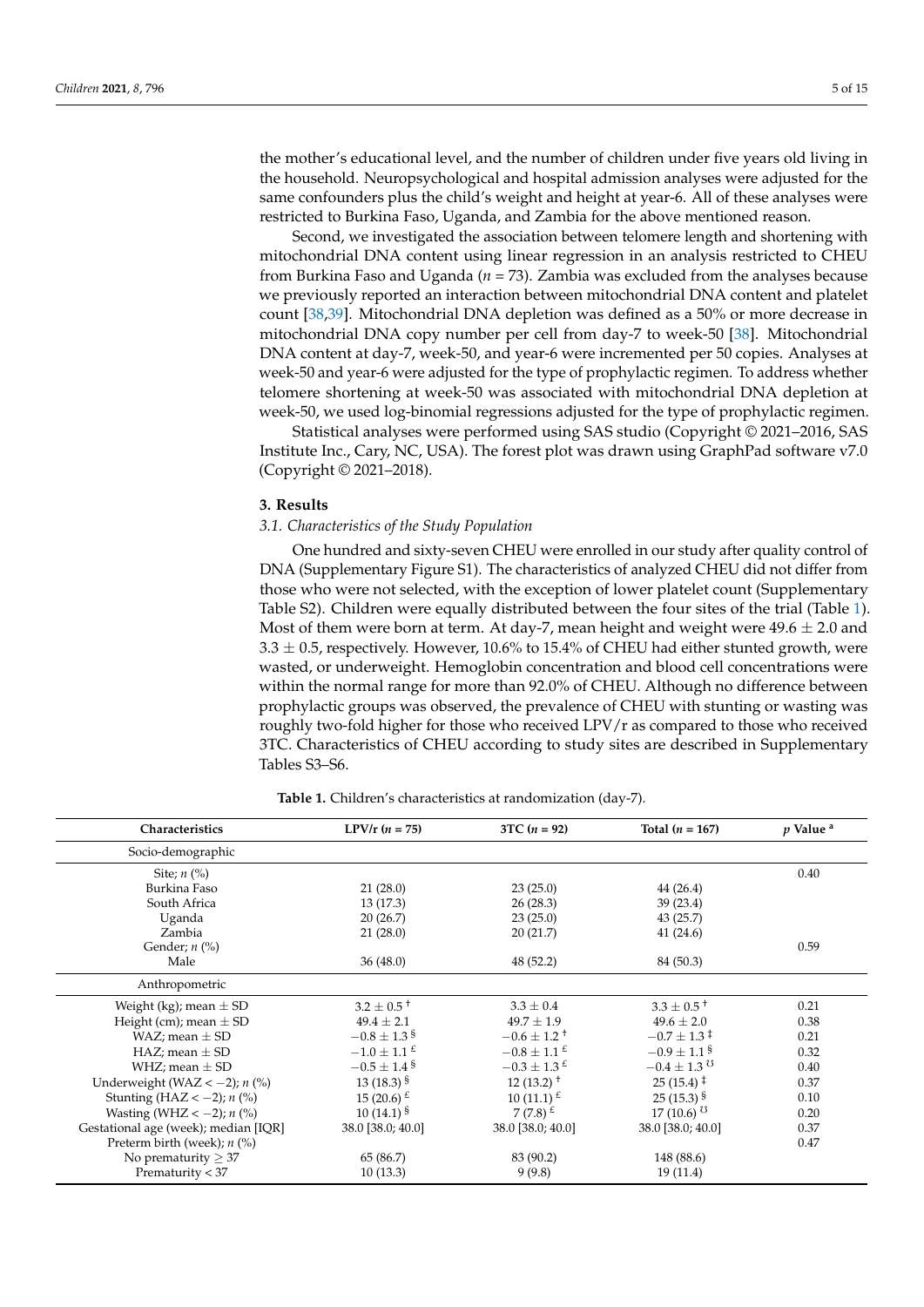| Characteristics                                         | $LPV/r (n = 75)$ | $3TC (n = 92)$                            | Total $(n = 167)$                   | $p$ Value <sup>a</sup> |
|---------------------------------------------------------|------------------|-------------------------------------------|-------------------------------------|------------------------|
| Hematological                                           |                  |                                           |                                     |                        |
| Hemoglobin ( $g/dL$ ); mean $\pm$ SD                    | $15.7 \pm 2.1$   | $15.8 \pm 2.2$ $^{E}$                     | $15.8 \pm 2.1^{\pm}$                | 0.82                   |
| Hemoglobin ( $g/dL$ ); $n$ (%)                          |                  |                                           |                                     | 0.52                   |
| Normal $> 13$                                           | 70 (93.3)        | 83 (91.2) <sup><math>+</math></sup>       | $153(92.2)^{+}$                     |                        |
| Anemia $\leq 13$                                        | 5(6.7)           | $8(8.8)$ <sup>+</sup>                     | $13(7.8)$ <sup>+</sup>              |                        |
| Mild [12;13]                                            | 4(5.3)           | $6(6.6)$ <sup>+</sup>                     | $10(6.0)$ <sup>+</sup>              |                        |
| Moderate [10;12]                                        |                  | $2(2.2)$ <sup>+</sup>                     | $2(1.2)$ <sup>+</sup>               |                        |
| Very severe [0;9]                                       | 1(1.3)           |                                           | $1(0.6)$ <sup>+</sup>               |                        |
| Platelet count $(10^3/mm^3)$ ; n $(\%)$                 |                  |                                           |                                     | 0.18                   |
| Normal $>125$                                           | 68 (90.7)        | $84(96.6)$ <sup>+</sup>                   | 152 (93.8) $\ddagger$               |                        |
| Thrombocytopenia < 125                                  | 7(9.3)           | $3(3.4)$ <sup><math>\ddagger</math></sup> | $10(6.2)^{\ddagger}$                |                        |
| Mild [100;125]                                          | 5(6.7)           | $2(2.3)^{\ddagger}$                       | $7(4.3)^{\ddagger}$                 |                        |
| Moderate [50;100]                                       | 1(1.3)           |                                           | $1(0.6)^{\ddagger}$                 |                        |
| Severe [25;50]                                          |                  | $1(1.1)^{\ddagger}$                       | $1(0.6)^{\ddagger}$                 |                        |
| Very severe [0;25]                                      | 1(1.3)           |                                           | $1(0.6)^{\ddagger}$                 |                        |
| White cell count $(10^3/\text{mm}^3)$ ; <i>n</i> $(\%)$ |                  |                                           |                                     | <b>NA</b>              |
| Normal $> 2.5$                                          | 75 (100.0)       | 91 (100.0) $\epsilon$                     | 166 (100.0) $\frac{\varepsilon}{2}$ |                        |
| Neutrophil count $(10^3/mm^3)$ ; n (%)                  |                  |                                           |                                     | 0.37                   |
| Normal $> 1.5$                                          | 71 (94.7)        | $87(97.8)^{S}$                            | $158(96.3)^{S}$                     |                        |
| Neutropenia $\leq 1.5$                                  | 4(5.3)           | $2(2.3)$ s                                | $6(3.6)$ s                          |                        |
| Mild [1.25;1.5]                                         | 2(2.7)           | $2(2.3)$ s                                | $4(2.4)$ s                          |                        |
| Moderate [1.0;1.25]                                     | 2(2.7)           |                                           | $2(1.2)$ s                          |                        |

 $Table 1.$  *Cont.* 

Preterm birth (week); *n* (%) 0.47

 $G_{\rm eff}$  38.0  $\pm$  38.0  $\pm$  38.0  $\pm$  38.0  $\pm$  38.0  $\pm$  38.0  $\pm$  38.0  $\pm$  38.0  $\pm$  38.0  $\pm$  38.0  $\pm$ 

Stunting (HAZ < −2); *n* (%) 15 (20.6) £ 10 (11.1) £ 25 (15.3) § 0.10

Preterm birth (week); *n* (%) 0.47

Gestational age (week); median [IQR] 38.0 [38.0; 40.0] 38.0 [38.0; 40.0] 38.0 [38.0; 40.0] 0.37

one missing value,  $\delta$  three missing values,  $\delta$  five missing values,  $\delta$  two missing values,  $\delta$  is standard values;  $\delta$  is  $\delta$  in  $\delta$ . SD, standard deviation; LPV/r, lopinavir/ritonavir; 3TC, lamivudine; IQR, interquartile range; WAZ, weight-for-age Z-score <sup>†</sup> one missing value, <sup>§</sup> three missing values,  $\frac{1}{4}$  five missing values,  $\frac{1}{4}$  for the missing values,  $\frac{1}{4}$  for the missing values,  $\frac{1}{4}$  for the missing values,  $\frac{1}{4}$  for the missing values.  $\frac{1$ square test or Fisher's exact test as appropriate and Student's *t*-test or Wilcoxon Mann-Whitney test for LPV/r versus 3TC. Abbreviations:<br>CD 1.1.1.1.1.1.1.1.1.1.2.1.1.1.2.1.1.1.2.1.1.1.2.1.1.1.2.1.1.1.1.1.1.1.1.1.1.1.1.1 WAZ, weight-for-age Z-score, HAZ, height-for-age Z-score; WHZ, weight-for-height Z-score, NA non-applicable. WAZ, weight-for-age Z-score, HAZ, height-for-age Z-score; WHZ, weight-for-height Z-score, NA non-applicable.  $\mu$  and  $\mu$  age  $\mu$ -score, HAZ, weight-for-acign  $\mu$  score, NA non-applicable. square test or risner s exact test as appropriate and student s r-test or wilcoxon Mann-whitney test for LPV/r versus 51C. Abbreviations:<br>SD, standard deviation; LPV/r, lopinavir/ritonavir; 3TC, lamivudine; IQR, interquart values or Fisheria and Studien, 2.1 °/1, ophilavn't, monavn't, or C, lahin dahib, took, menganime range, viria, weight for lage 2 or<br>height-for-age Z-score; WHZ, weight-for-height Z-score, NA non-applicable.  $\mathcal{S}$  absolute 3TC. SD, standard deviation;  $\mathcal{S}$ 

> According to the national prevention of mother-to-child transmission guid prevailing at the time the trial was conducted (2009–2012), none of the mothers had received examing at the time the that was conducted (2009–2012), none of the mothers had required. was above 350 cells/mm<sup>3</sup> (Table 2) and no mother was on ARV therapy. Zidov  $(2\text{DV})$  prophylaxis was the main ARV regimen given during pregnancy, follower  $(22 \times 7)$  propriyated was the main river regiment given almost programs, reference<br>combination ZDV plus 3TC. Viral load was controlled (less than 1000 copies/mL) in of the mothers at day-7. Approximately 80.0% of mothers had an income-generating and the mothers at day-7. and 85.0% had attended school. Almost all mothers did not smoke during pregnancy during the breastfeeding period (97.8 and 98.6%, respectively). However, more than value the time the time the time the time the mother was conducted (2009–2012), non $t_{\rm b}$  than one-third reported alcohol consumption during pregnancy. No maternal differences being pregnancy. According to the national prevention of mother-to-child transmission guidelines pre-According to the national prevention of mother-to-child transmission guidelines an ARV treatment before the first antenatal visit. As per inclusion criteria, CD4 cell count was above  $350$  cells/mm<sup>3</sup> (Table 2) and no mother was on ARV therapy. Zidovudine (ZDV) prophylaxis was the main ARV regimen given during pregnancy, followed by a combination ZDV plus 3TC. Viral load was controlled (less than 1000 copies/mL) in 59.3% of the mothers at day-7. Approximately 80.0% of mothers had an income-generating activity and 85.0% had attended school. Almost all mothers did not smoke during pregnancy or during the breastfeeding period (97.8 and 98.6%, respectively). However, more than onethird reported alcohol consumption during pregnancy. No maternal differences between WAZ, weight-for-age Z-score, HAZ, height-for-age Z-score; WHZ, weight-for-height Z-score, NA non-applicable. and reported aronor consumption during pregnancy. To material directives between<br>prophylactic groups was observed at randomization. However, there seemed to be fewer propriy lactic groups was observed at randomization. Trowever, after seemed to be fewer<br>mothers who had attended school seemed in the 3TC group as compared to those in the LPV/r group, and inversely for those who had a regular income-generating activity. Characteristics of the mothers according to study sites are described in Supplementary Tables S7–S10.

| Table 2. Maternal characteristics at randomization (day-7) and during the PROMISE PEP trial follow-up. |  |  |  |
|--------------------------------------------------------------------------------------------------------|--|--|--|
|--------------------------------------------------------------------------------------------------------|--|--|--|

| Characteristics                                            | $LPV/r (n = 75)$                    | $3TC (n = 92)$                   | Total $(n = 167)$                           | <i>v</i> Value <sup>a</sup> |
|------------------------------------------------------------|-------------------------------------|----------------------------------|---------------------------------------------|-----------------------------|
| At randomization (day-7)                                   |                                     |                                  |                                             |                             |
| Socio-demographic characteristics                          |                                     |                                  |                                             |                             |
| Age (year); mean $\pm$ SD<br>Parity; median [IQR]          | $29.6 \pm 5.6$<br>$3.0$ [2.0; 4.0]  | $28.6 + 5.4$<br>$3.0$ [1.0; 4.0] | $29.0 + 5.5$<br>$3.0$ [2.0; 4.0]            | 0.25<br>0.21                |
| Children under 5 years living in the<br>household; $n$ (%) |                                     |                                  |                                             | 0.02                        |
| 0                                                          | 41 (58.6) <sup><math>+</math></sup> | $37(44.6)^{5}$                   | $78(51.0)^{4}$                              |                             |
|                                                            | $17(24.3)$ <sup>+</sup>             | 39 $(47.0)$ §                    | $56(36.6)$ <sup><math>\ddagger</math></sup> |                             |
|                                                            | $10(14.3)$ <sup>+</sup>             | $6(7.2)^{5}$                     | $16(10.5)^{+}$                              |                             |
|                                                            | $2(2.9)$ <sup>+</sup>               | $1(1.2)^{S}$                     | $3(2.0)$ <sup>1</sup>                       |                             |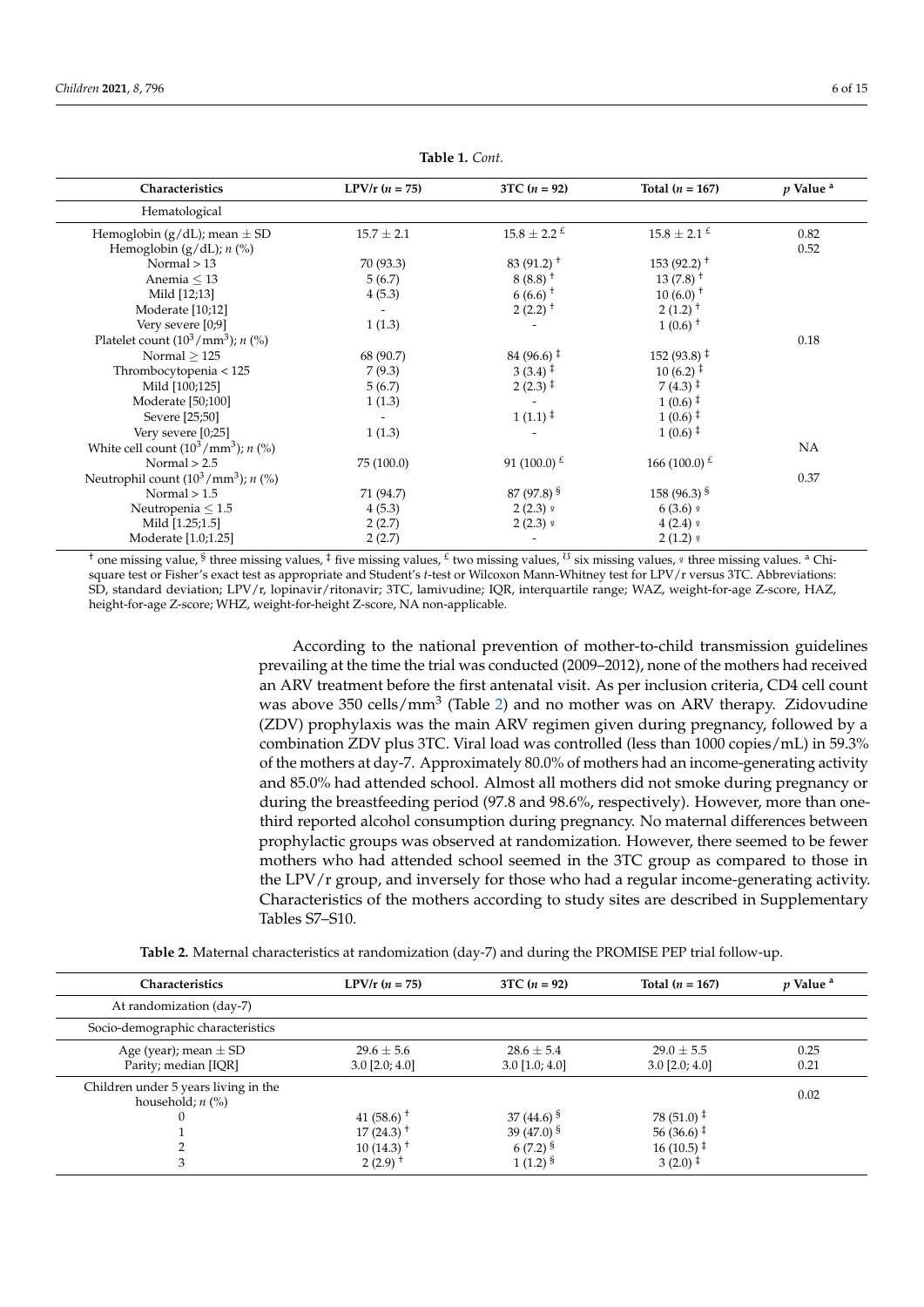| Characteristics                                       | $LPV/r (n = 75)$                    | $3TC (n = 92)$           | Total $(n = 167)$              | $p$ Value <sup>a</sup> |
|-------------------------------------------------------|-------------------------------------|--------------------------|--------------------------------|------------------------|
| Education                                             |                                     |                          |                                |                        |
| Mother/caregiver ever attended school; $n$            |                                     |                          |                                | 0.11                   |
| (%)                                                   |                                     |                          |                                |                        |
| Yes                                                   | 56 (80.0) $+$                       | 74 (89.2) §              | $130(85.0)$ <sup>‡</sup>       |                        |
| Economic status                                       |                                     |                          |                                |                        |
| Type of income; $n$ (%)                               |                                     |                          |                                | 0.11                   |
| No income generating activities                       | $15(21.4)$ <sup>+</sup>             | 13 (15.7) $\frac{1}{5}$  | $28(18.3)$ <sup>‡</sup>        |                        |
| Irregular income                                      | 36 (51.4) <sup><math>+</math></sup> | 34 (41.0) $\frac{1}{5}$  | $70(45.8)$ <sup>‡</sup>        |                        |
| Regular income                                        | $19(27.1)^{+}$                      | 36 $(43.4)$ <sup>§</sup> | 55 (34.0) $\ddagger$           |                        |
| Clinical and biological characteristics               |                                     |                          |                                |                        |
| BMI; median [IQR]                                     | 23.9 [21.7; 26.4]                   | 23.9 [21.5; 28.0]        | 23.9 [21.4; 27.4]              | 0.51                   |
| CD4 cell count (cells/mm <sup>3</sup> ); median [IQR] | 490.0 [424.0; 601.0]                | 495.0 [430; 589.0]       | 494.0 [428.0; 595.0]           | 0.99                   |
| HIV viral load control; $n$ (%)                       |                                     |                          |                                | 0.52                   |
| <1000 copies/mL                                       | 42(56.0)                            | 57 (62.6) $\frac{1}{2}$  | 99 (59.6) $E$                  |                        |
| $\geq$ 1000 copies/mL                                 | 33 (44.0)                           | 34 (37.4) $\pm$          | 67 (40.4) $\pm$                |                        |
| WHO HIV staging; n (%)                                |                                     |                          |                                | 0.69                   |
| Stage 1                                               | 73 (97.3)                           | 88 (95.6)                | 161(96.4)                      |                        |
| Stage 2                                               | 2(2.7)                              | 4(4.4)                   | 6(3.6)                         |                        |
| Maternal prophylaxis during pregnancy                 |                                     |                          |                                |                        |
| ARV regimen; $n$ (%)                                  |                                     |                          |                                | 0.22                   |
| ZDV                                                   | 65 (86.7)                           | 79 (85.9)                | 144 (86.2)                     |                        |
| ZDV+3TC                                               | 5(6.7)                              | 11(12.0)                 | 16(9.6)                        |                        |
| No ARV                                                | 5(6.7)                              | 2(2.2)                   | 7(4.2)                         |                        |
| Duration of ARV prophylaxis taken during              |                                     |                          |                                |                        |
| pregnancy (week); median [IQR]                        | 10.0 [7.0; 12.0]                    | 8.0 [5.0; 12.0]          | 9.0 [5.5; 12.0]                | 0.19                   |
| During the PROMISE PEP trial                          |                                     |                          |                                |                        |
| HIV viral load at week-38 (Log copies/mL);            | 4.0 [2.7; 5.0] $\frac{8}{3}$        | 4.0 [2.2; 4.7] $^{0}$    | $4.0$ [2.5; 4.8] $\frac{9}{5}$ | 0.58                   |
| median [IQR]                                          |                                     |                          |                                |                        |
| HIV viral load control at week-38; n (%)              |                                     |                          |                                | 0.62                   |
| <1000 copies/mL                                       | 20 $(30.3)^{S}$                     | 24 (31.6) $0$            | 44 (31.0) 9                    |                        |
| $\geq$ 1000 copies/mL                                 | 46 (69.7) $\frac{1}{5}$             | 52 (68.4) $^{13}$        | 98 (69.0) s                    |                        |
| Duration of breastfeeding (week); median<br>[IOR]     | 41.7 [33.7; 45.7]                   | 43.4 [37.3; 47.9]        | 42.4 [35.9; 47.0]              | 0.08                   |
| Smoking during pregnancy; $n$ (%)                     |                                     |                          |                                | 1.00                   |
| No                                                    | 62 (98.4) $\degree$                 | 73 (97.3) $*$            | 135 (97.8) $\Sigma$            |                        |
| Smoking during breastfeeding; $n$ (%)                 |                                     |                          |                                | 1.00                   |
| No.                                                   | 62 (98.4) $^{\circ}$                | 74 (98.7) $*$            | 136 (98.6) $\Sigma$            |                        |
| Alcohol consumption during pregnancy; $n$             |                                     |                          |                                |                        |
| $(\%)$                                                |                                     |                          |                                | 0.56                   |
| Yes                                                   | 24 (38.1) $^{\circ}$                | $25(33.3)^{*}$           | 49 (35.5) $\Sigma$             |                        |

Table 2. Cont.

Zambia 21 (28.0) 20 (21.7) 41 (24.6)

Gender; *n* (%) 0.59

<sup>†</sup> five missing values, <sup>§</sup> nine missing values, <sup>‡</sup> fourteen missing values, <sup>£</sup> one missing value, <sup>U</sup> eighteen missing values, <sup>9</sup> twenty-five nussing values, twelve hussing values, seventeen hussing values, twenty-hine hussing values. Chronolate lest of risher s exact lest<br>as appropriate and Student's t-test or Wilcoxon Mann–Whitney test for LPV/r versus 3TC. Ab as appropriate and Student's 1-test or Wilcoxon Mann–Whitney test for LPV/f Versus 31C. Abbreviations: LPV/f, lopinavir/fitonavir; 31C,<br>lamivudine; SD, standard deviation; IQR, interquartile range; BMI, body mass index; HI Health Organization; ARV, antiretroviral; ZDV, zidovudine. missing values,  $\sigma$  twelve missing values,  $\frac{y}{\sigma}$  seventeen missing values,  $\frac{y}{\sigma}$  twenty-nine missing values.  $\frac{a}{\sigma}$  Chi-square test or Fisher's exact test es,  $\frac{8}{3}$  nine missing values,  $\frac{1}{4}$  fourteen missing values,  $\frac{1}{4}$  one missing value,  $\frac{1}{4}$  eighteen missing values,  $\frac{1}{4}$  twenty-five

### 3.2. Telomere Length at Day-7

At randomization (day-7), median telomere length was 294 kb/cell with an interguartile range of 144 to 438 kb/cell (Table 3). Median telomere lengths (in kb/cell) for the At randomization (day-7), median telomere length was 294 kb/cell with an interquar-<br>argues of 144 to 428 kb/cell (Table 3). Median telomere langths (in lb/cell) for the 3TC and for the LPV/r groups were  $270$  [137; 434] and 321 [152; 445], respectively  $(p =$ 0.29). Telomere length was significantly different between sites  $(p < 0.01)$ , CHEU from  $\sum_{i=1}^{N}$  referred tength was eigenfielding almostic between energy  $\lambda$  collections from the first from the three other sites which were similar (*p* < 0.01 for South Africa versus Burkina Faso, South Africa of the mothers were encome-generating and the mother section were an income enterpression of mothers had and South Africa versus Zambia; *p* = 0.51 for Burkina Faso versus Uganda;  $p = 1.00$  for Burkina Faso versus Zambia;  $p = 0.58$  for Uganda versus Zambia). No statistical difference was observed in telomere length according to the 3TC and for the LPV/r groups at each site. No difference according to gender was observed (Supplementary Table S11).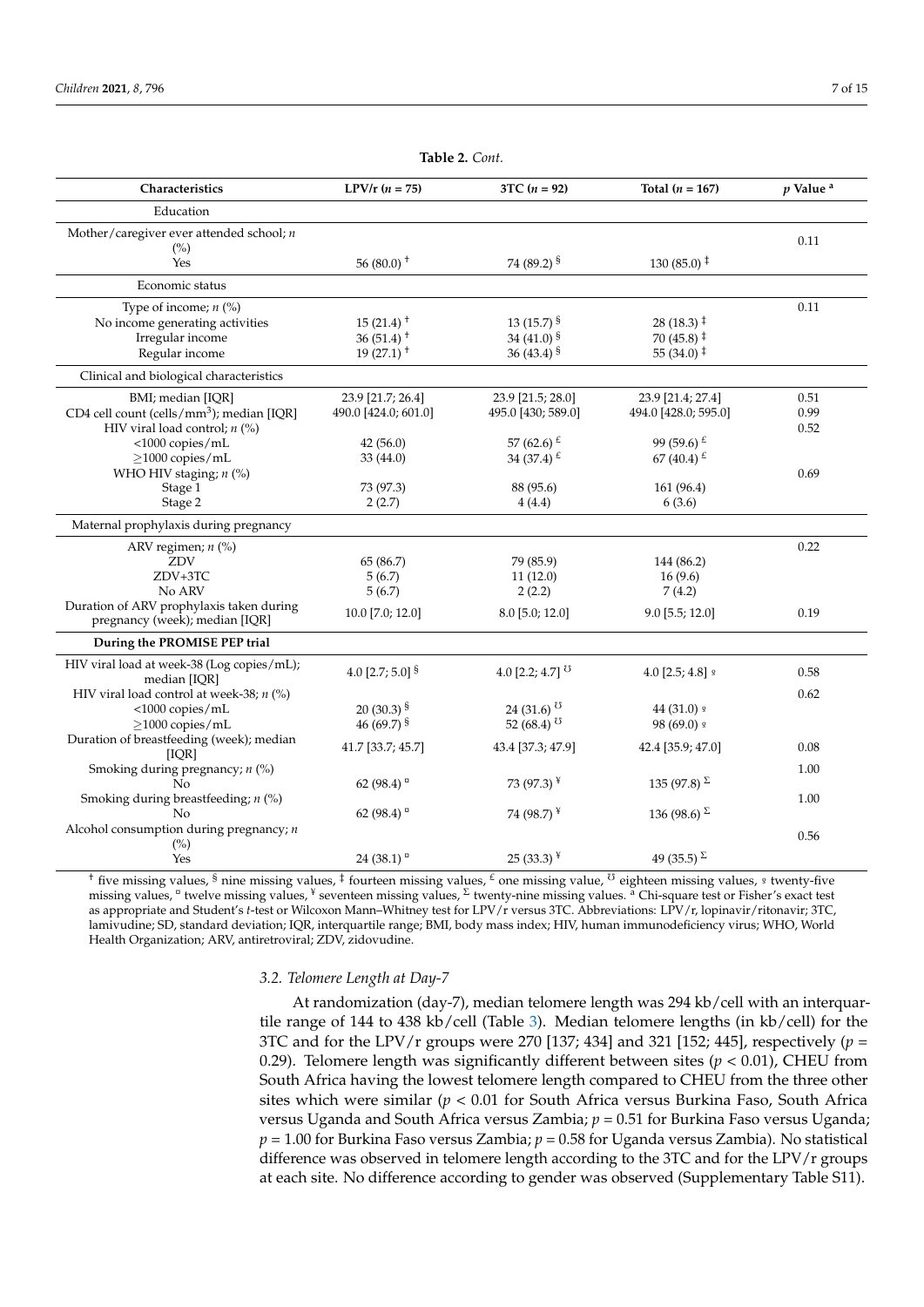| <b>Site</b>  | PrEP  | Telomere Length (kb/Cell)<br>n<br>Median [IQR] |                | $p$ Value <sup>a</sup> |
|--------------|-------|------------------------------------------------|----------------|------------------------|
|              | Any   | 167                                            | 294 [144; 438] |                        |
| All          | LPV/r | 75                                             | 321 [152; 445] | 0.29                   |
|              | 3TC   | 92                                             | 270 [137; 434] |                        |
| Burkina Faso | Any   | 44                                             | 335 [178; 463] |                        |
|              | LPV/r | 21                                             | 293 [131; 424] | 0.50                   |
|              | 3TC   | 23                                             | 360 [231; 467] |                        |
|              | Any   | 39                                             | 131 [112; 148] |                        |
| South Africa | LPV/r | 13                                             | 123 [79; 149]  | 0.65                   |
|              | 3TC   | 26                                             | 132 [112; 147] |                        |
| Uganda       | Any   | 43                                             | 391 [268; 485] |                        |
|              | LPV/r | 20                                             | 420 [254; 529] | 0.34                   |
|              | 3TC   | 23                                             | 348 [268; 447] |                        |
| Zambia       | Any   | 41                                             | 331 [268; 445] |                        |
|              | LPV/r | 21                                             | 331 [295; 402] | 0.63                   |
|              | 3TC   | 20                                             | 321 [179; 461] |                        |

**Table 3.** Children' telomere length at day-7.

Telomere measurement was performed on blood collected after randomization but before the administration of the first ARV prophylaxis dose. <sup>a</sup> Wilcoxon Mann-Whitney test for LPV/r versus 3TC. Abbreviations: PrEP, pre-exposure prophylaxis; kb, kilobase; IQR, interquartile range; LPV/r, lopinavir/ritonavir; 3TC, lamivudine.

#### *3.3. Telomere Length after One Year of Prophylaxis*

Characteristics of CHEU at week-50 are described in Supplementary Table S12. Overall, after one year of prophylaxis, telomere length remained stable as compared to baseline (day-7) values with a median of 294 kb/cell [141; 417] ( $p = 0.62$ ) (Table 4). However, when dichotomizing telomere length by profile, 74 CHEU (44.3%) had telomere shortening at week-50, 34 (45.3%) were in the LPV/r group, and 40 (43.5%) were in the 3TC group  $(p = 0.81)$ .

**Table 4.** Telomere length at week-50 and proportion of CHEU with telomere shortening at week-50.

| <b>Site</b>  | PrEP  | $\boldsymbol{n}$ | <b>Telomere Length</b><br>(kb/Cell)<br>Median [IQR] | p Value <sup>a</sup> | Children with<br><b>Telomere Shortening</b><br>$n\ (\%)$ | p Value b |
|--------------|-------|------------------|-----------------------------------------------------|----------------------|----------------------------------------------------------|-----------|
|              | Any   | 44               | 333 [193; 463]                                      |                      | 17(38.6)                                                 |           |
| Burkina Faso | LPV/r | 21               | 292 [195; 483]                                      | 0.69                 | 10(47.6)                                                 | 0.24      |
|              | 3TC   | 23               | 382 [191; 442]                                      |                      | 7(30.4)                                                  |           |
|              | Any   | 39               | 131 [108; 150]                                      |                      | 17(43.6)                                                 |           |
| South Africa | LPV/r | 13               | 125 [110; 152]                                      | 0.73                 | 5(38.5)                                                  | 0.65      |
|              | 3TC   | 26               | 137 [108; 148]                                      |                      | 12(46.2)                                                 |           |
|              | Any   | 43               | 332 [266; 431]                                      |                      | 25(58.1)                                                 |           |
| Uganda       | LPV/r | 20               | 323 [292; 431]                                      | 0.91                 | 12(60.0)                                                 | 0.82      |
|              | 3TC   | 23               | 346 [266; 434]                                      |                      | 13(56.5)                                                 |           |
|              | Any   | 41               | 345 [266; 448]                                      |                      | 15(36.6)                                                 |           |
| Zambia       | LPV/r | 21               | 345 [302; 433]                                      | 0.95                 | 7(33.3)                                                  | 0.66      |
|              | 3TC   | 20               | 338 [194; 498]                                      |                      | 8(40.0)                                                  |           |
| All          | Any   | 167              | 294 [141; 417]                                      |                      | 74 (44.3)                                                |           |
|              | LPV/r | 75               | 305 [161; 430]                                      | 0.37                 | 34(45.3)                                                 | 0.81      |
|              | 3TC   | 92               | 267 [139; 417]                                      |                      | 40 (43.5)                                                |           |

<sup>a</sup> Wilcoxon Mann–Whitney test for LPV/r versus 3TC. <sup>b</sup> Chi-square test for LPV/r versus 3TC. Abbreviations: CHEU, children who are HIVexposed uninfected; PrEP, pre-exposure prophylaxis; kb, kilobase; IQR, interquartile range; LPV/r, lopinavir/ritonavir; 3TC, lamivudine.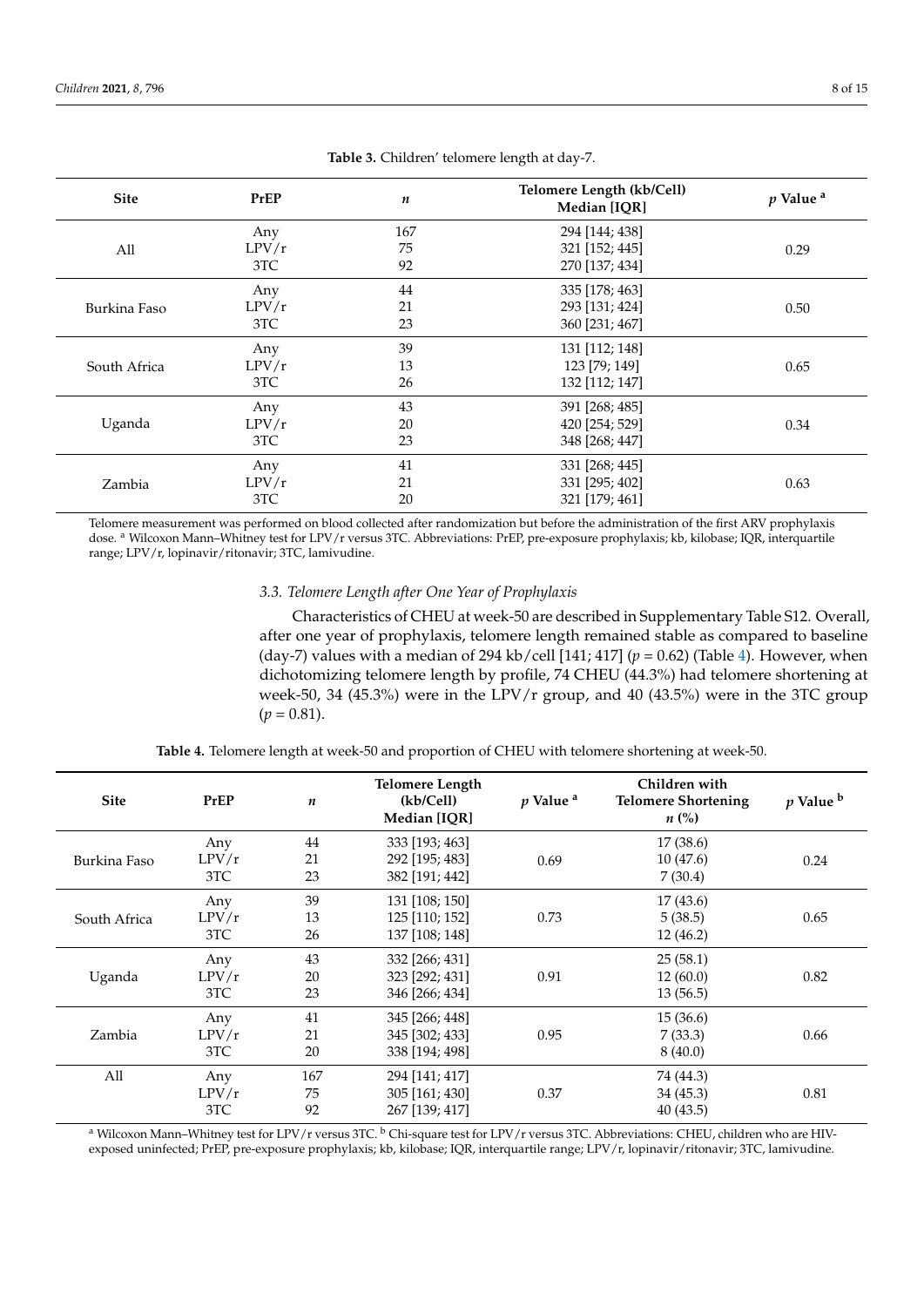#### *3.4. Telomere Length at Six Years Old*

Characteristics of CHEU with available samples at year-6 (*n* = 128 CHEU from Burkina Faso, Uganda and Zambia) are described in Supplementary Table S13. No difference between prophylactic groups was observed. Among these children, telomere length decreased from week-50, for which the median was observed at 333 kb/cell [252; 444], to reach a median of 274 kb/cell [182; 368] at year-6 (*p* = 0.58). Eighty-six CHEU (67.2%) had telomere shortening at year-6, 43 in each prophylactic group ( $p = 0.61$ ). Among these children, 25 (29.1%) had already demonstrated telomere shortening during the first year of life.

#### *3.5. Health Outcomes at Six Years Old among CHEU with Telomere Shortening at Week-50*

Characteristics at week-50 of CHEU with or without telomere shortening are described in Supplementary Table S13. No difference between the two populations was observed except for the gestational age ( $p < 0.01$ ). Furthermore, the prevalence of prematurity seemed to be two-fold higher among CHEU without telomere shortening  $(p = 0.20)$  as compared to those with telomere shortening.

Linear and Poisson regression models with robust error variance after adjustment for confounders showed that telomere shortening at week-50 was neither associated with poor growth indicators at year-6 (Figure 1), nor hospital admissions since week-50 (PR = 0.75, 95%CI: 0.42, 1.35;  $p = 0.34$ ). However, among neuropsychological performances, motor capacities assessed by the MABC-2 test were negatively associated with telomere shortening at week-50 (β =  $-3.61$ , 95%CI:  $-7.08$ ,  $-0.14$ ); *p* = 0.04) (Figure 1).



**Figure 1.** Forest plot of the association between growth and neuropsychological outcomes at year-6 with telomere shortening at week-50, assessed by linear regressions.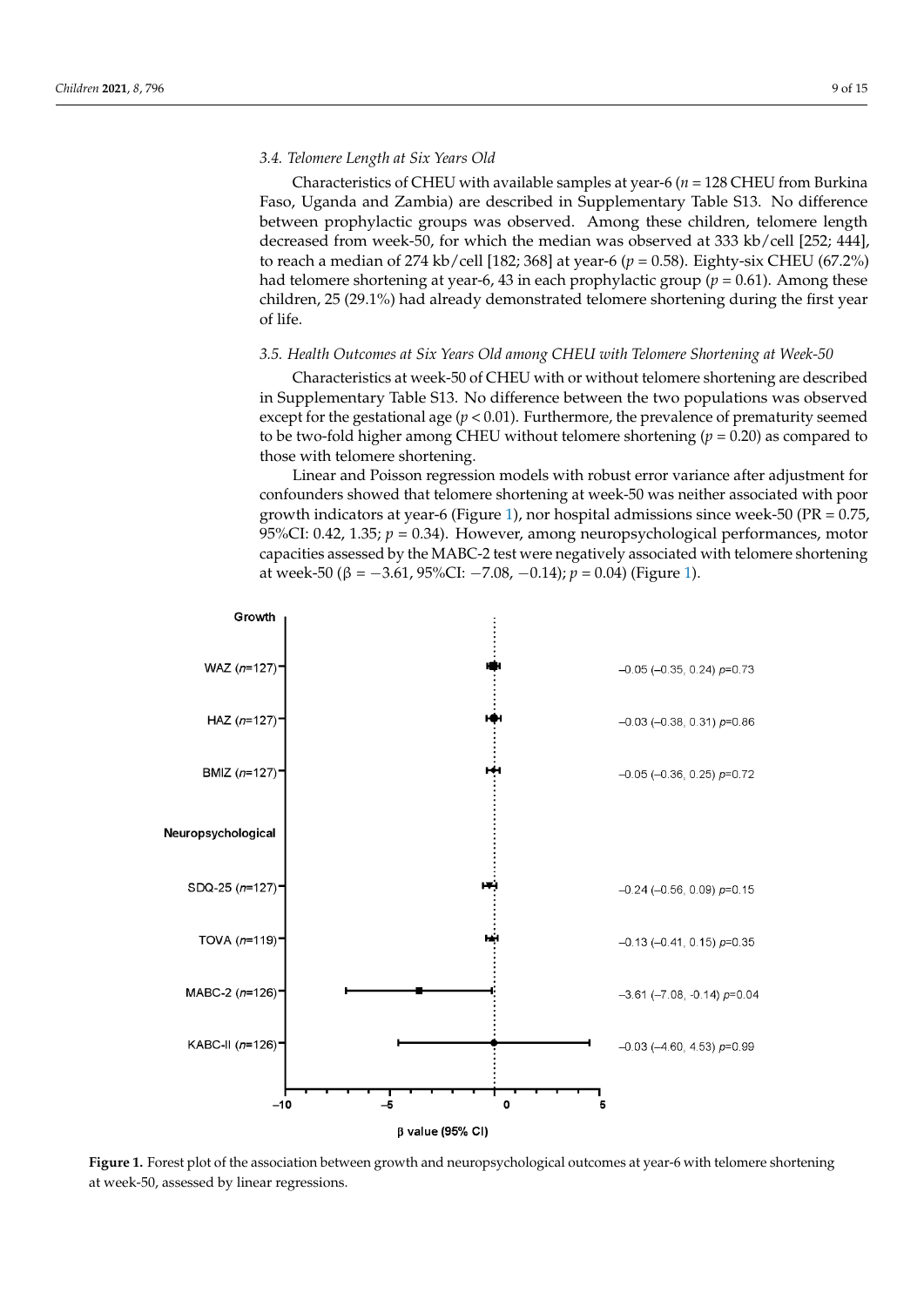β values and their confidence intervals for the final global scores for the SDQ-25, TOVA, MABC-2, and KABC-II neuropsychological tests and are presented in Figure 1. A square transformation was applied to the SDQ-25 score. Growth analyses were adjusted for the prophylactic regimen, the age of the child, the gender, the study site, the type of income generating activities, the mother's education level, and the number of children under five years old living in the household. Neuropsychological analyses were adjusted for the same cofounders plus the child's height and weight at year-6. Abbreviations: WAZ, weight-for-age Z-score; HAZ, height-for-age Z-score; BMIZ, body mass index Z-score; SDQ-25, Strength and Difficulties Questionnaire; TOVA, Test of Variable Of Attention; MABC-2, Movement Assessment Battery for Children second edition; KABC-II, Kaufman Assessment Battery for Children second edition; CI, confidence interval.

#### *3.6. Relationship between Telomere Length and Shortening with Mitochondrial DNA Content*

We investigated the relationship between telomere length and mitochondrial DNA content in an analysis restricted to CHEU from Burkina Faso and Uganda (*n* = 73). At day-7, linear regression models showed that telomere length was not associated with mitochondrial DNA content (*n* = 73, β1 = 1.52, 95%CI: −9.28, 12.33; *p* = 0.78). At week-50 and after adjustment for the prophylactic regimen, we observed that the lower the mitochondrial DNA content, the higher the telomere length ( $n = 73$ ,  $\beta$ 1 = −7.2, 95%CI: −13.8, −0.72; *p* = 0.03), but at year-6 there was no significant association (*n* = 73, β1 = 2.95, 95%CI: −8.89, 14.78; *p* = 0.63). Finally, telomere shortening at week-50 was not associated with mitochondrial DNA depletion at week-50 after adjustment for the prophylactic regimen (*n* = 73, PR = 1.37, 95%CI: 0.86, 2.19; *p* = 0.19).

#### **4. Discussion**

In this study, CHEU receiving 3TC or LPV/r prophylaxis during breastfeeding exhibited similar telomere dynamics at one year of age. The prevalence of CHEU with telomere shortening at week-50 was similar between the two prophylactic regimens. Telomere length did not significantly decrease until the six-year benchmark. Finally, those identified with telomere shortening at week-50 did not demonstrate impaired growth or poorer clinical outcomes at year-6, but were associated with motor impairment.

Given the absence of a control group not receiving any prophylactic treatment in this study, these observations suggest that both of the study drugs could have the same effect on telomere length, or that the telomere attrition we report is physiological. Previous reports have failed to demonstrate ARV toxicity on telomere length among CHEU exposed in utero or for a short period post-partum (28–33), which could suggest that one year of 3TC or LPV/r prophylaxis does not modify the rate of telomere shortening. We also tentatively compared these observations with those that have already been published. It is noteworthy that there is an absence of consensus regarding a reference value for telomere length among different populations as well as within specific populations. Similarly, a consensus for the definition of telomere shortening is lacking. However, it is worth mentioning that there exists reassuring data in the use of short course, i.e., six weeks, infant ZDV prophylaxis on telomere length. Gianesin et al. showed similar telomere length between CHEU receiving prophylaxis compared to CHUU [28]. Furthermore, one longitudinal study did not show variation in telomere length from birth to 31 days among 58 Canadian CHEU receiving ZDV [32]. However, the latter study reported a quicker telomere length decrease during the first 40 weeks of life among 214 CHEU compared to CHUU [32]. Altogether, ARVs used in prophylaxis regimens are unlikely associated with telomere shortening.

We also took advantage of the cohort design of our study to evaluate the impact of telomere shortening early in life on child health and neurodevelopment. The definition of early biomarkers characterizing children with poor health outcomes is a major public health concern for CHEU [42]. A negative association between telomere shortening and motor capacity was observed. Reasons for such an association remain obscure but we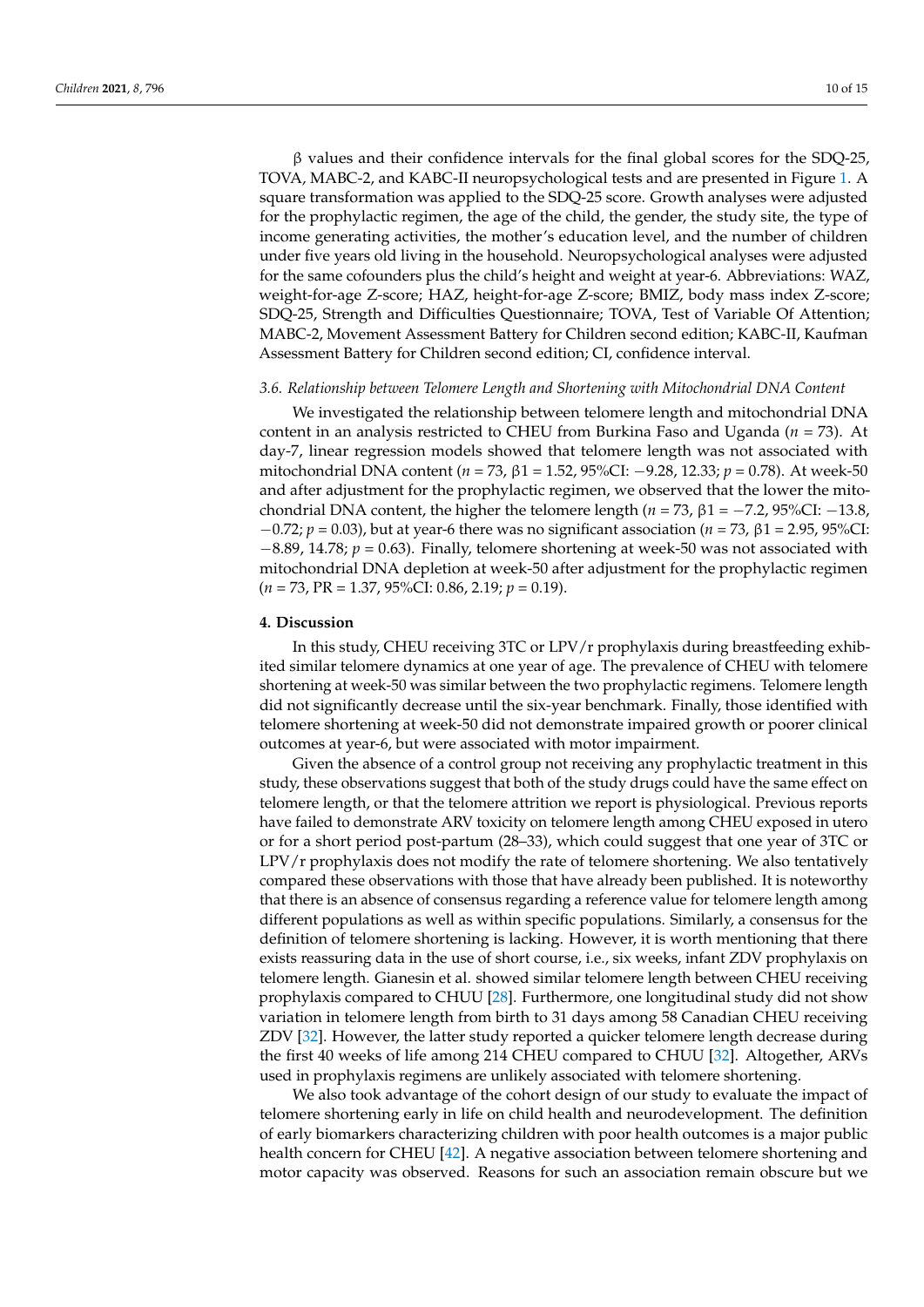believed it is worth repeating in different cohorts in order to more definitively conclude on its prognostic value.

This work is unique as it described telomere length evolution among an African cohort of CHEU with little interference with other maternal ARV exposure. Furthermore, given that the child prophylaxis consisted of a single drug, we were able to evaluate each drug individually and not in combination with other molecules. To date, only one other study has investigated telomere length among South African CHEU, using a cross-sectional design [33]. In addition, we followed CHEU to a later age than a previously published longitudinal study describing telomere length, which observed children until three years of age [32], and conducted original investigations on the relationship between telomere shortening and growth and neuropsychological development at school age. Furthermore, given that a small proportion of mothers has smoked during pregnancy and breastfeeding, our analysis obviates the major confounding factor which was commonly encountered in other studies among CHEU. Moreover, we benefited from the randomization of the PROMISE PEP trial thus minimizing the risk of selection bias, participant bias, and confounding factors bias. Telomere length measurement was well-performed according to a robust, standardized method with similar or lower inter- and intra-assay coefficients of variation as compared with the other studies reported so far among CHEU [27,29,31,32].

However, our study also presents limitations. First, in contrast to other studies carried out among CHEU or HIV-infected children that have assessed telomere length from whole venous blood, we measured telomere length from dried blood spots. A few studies support dried blood spots as a less invasive method for measuring this parameter but they report a high correlation between relative telomere length in dried bloods spots and whole venous blood [43,44]. Second, we have not been able to observe an effect of the gender on telomere length. Yet, the male gender is a well-documented factor associated with shorter telomere length in comparison to females in the general population [45–47]. However, it remains unclear whether this gender effect is already present at birth. Some studies have reported this observation in newborns [48,49] while others have not been able to find such a difference between male and female babies [50,51]. Among CHEU, one study reports an association between male gender and shorter telomere length at birth [32], which could not have been related to a sample size effect ( $n = 106$  versus  $n = 167$ ). However, one could speculate that this gender effect could be related to the ethnic disparity between the two studies, the first one encompassing CHEU from different origins (Indigenous, Black/African Canadian, White and Asian) while we enrolled only African CHEU. Ethnicity is a known factor associated with telomere length. Particularly, populations of African descent appear to have longer telomeres than Caucasian populations [52–55]. One study described similar telomere length between healthy black females and male newborns, as we observed in this study [54]. Larger studies are clearly warranted to further investigate both gender and ethnic differences concerning telomere length in newborns and children. Another limitation of our study is that, interestingly, telomere length at day-7 was around two-thirds lower for CHEU from South Africa as compared to those from the three other sites. To date, no study has reported such a difference due to the fact that none have been multi-centric. A recent study evaluated telomere length among seven Sub-Saharan populations (two ancestries from Botswana and Tanzania and three ancestries from Ethiopia) and showed that the San ancestry population from Botswana had a greater telomere length when compared to the six other populations. Third, we were unable to assess with accuracy at what point in time, after the first year of life, telomere shortening occurred as we did not have intermediate time points between the first and sixth year of life. Fourth, some information was self-reported, including previous clinical consultations and hospital admissions, smoking during pregnancy and breastfeeding, alcohol consumption during pregnancy, type of income, and the mother's education. We also lack information on several factors which are known to be associated with telomere shortening such as paternal age [56–58], substance abuse [59–61], and cytomegalovirus infection [62]. Finally,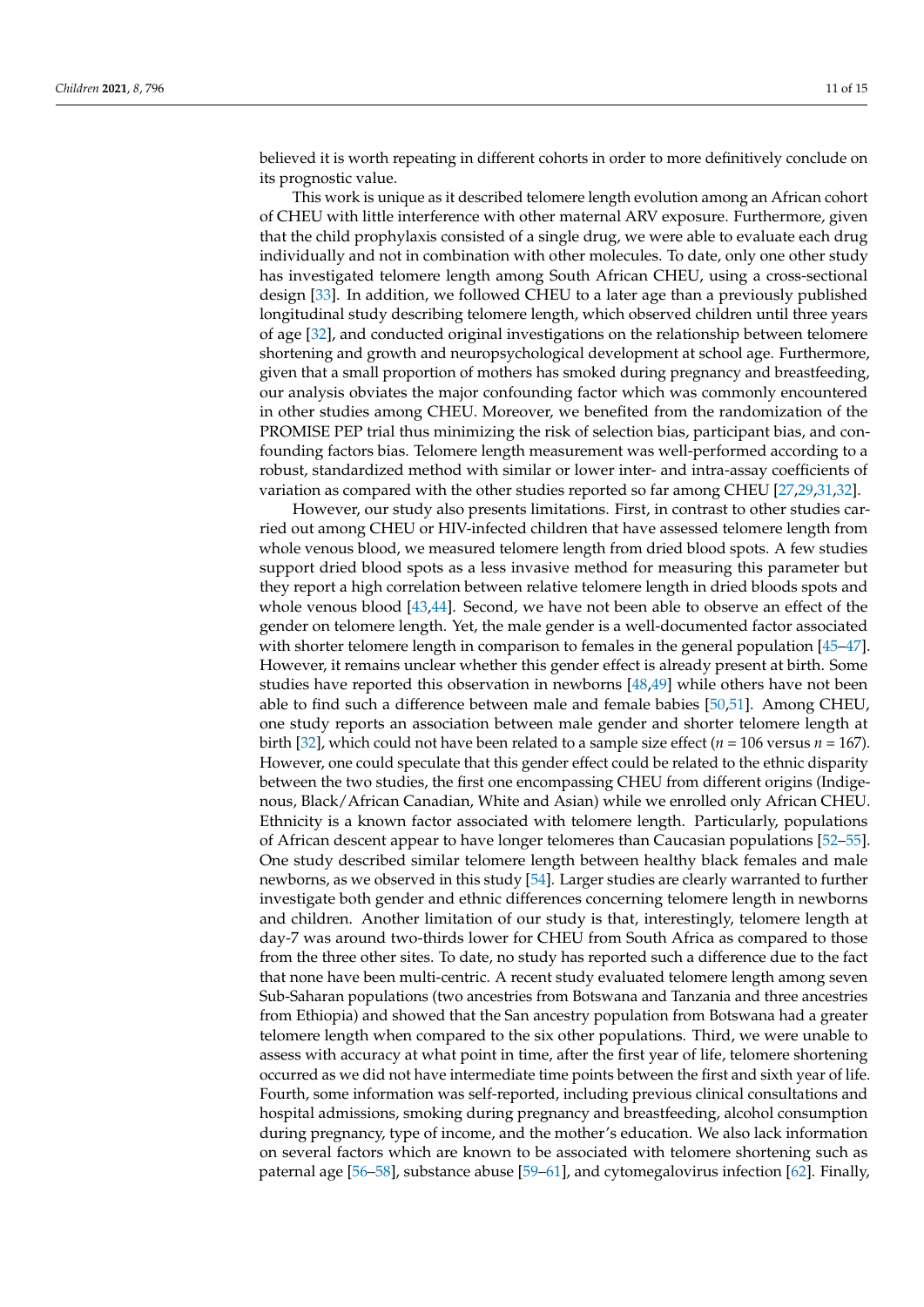we could not perform long-term follow-up of CHEU from South Africa because samples were not collected and stored.

In conclusion, our study revealed no significant difference regarding telomere length between the two prophylactic treatments, 3TC and LPV/r, after one year of treatment. However, the association between telomere shortening at W50 and motor impairment at year-6 deserves further attention for CHEU as well as for HIV-infected children.

**Supplementary Materials:** The following are available online at [https://www.mdpi.com/article/](https://www.mdpi.com/article/10.3390/children8090796/s1) [10.3390/children8090796/s1,](https://www.mdpi.com/article/10.3390/children8090796/s1) Figure S1. Analysis flow for telomere length measurement. Table S1. Oligomers and primers used for telomere length measurement by quantitative polymerase chain reaction. Table S2. Characteristics of CHEU analyzed in the study versus CHEU not selected, at randomization (day-7). Table S3. Children's characteristics at randomization (day-7) for Burkina Faso. Table S4. Children's characteristics at randomization (day-7) for South Africa. Table S5. Children's characteristics at randomization (day-7) for Uganda. Table S6. Children's characteristics at randomization (day-7) for Zambia. Table S7. Maternal characteristics at randomization (day-7) and during follow-up for the PROMISE PEP trial in Burkina Faso. Table S8. Maternal characteristics at randomization (day-7) and during follow-up for the PROMISE PEP trial in South Africa. Table S9. Maternal characteristics at randomization (day-7) and during follow-up for the PROMISE PEP trial in Uganda. Table S10. Maternal characteristics at randomization (day-7) and during follow-up for the PROMISE PEP trial in Zambia. Table S11. Children' telomere length at day-7 according to gender. Table S12. Children's characteristics at week-50. Table S13. Characteristics of enrolled CHEU aged six years of age from the PROMISE M&S trial. Table S14. Characteristics at week-50 of CHEU with or without telomere shortening at week-50.

**Author Contributions:** Conceptualization, N.N., T.T., P.V.d.P. and J.-P.M.; methodology, S.E.-D. and N.N.; validation S.E.-D. and J.-P.M.; formal analysis, A.M. and S.E.-D.; investigation, A.M., A.V., N.M., M.S.-M., G.N., J.K.T., C.K. and A.G.; data curation, A.M. and S.E.-D.; writing original draft preparation, A.M., A.V., N.N. and J.-P.M.; writing, review and editing, A.M., A.V., N.N., S.E.-D., N.M., G.N., J.K.T., A.G., T.T., P.V.d.P. and J.-P.M.; supervision, N.M., M.S.-M., G.N., J.K.T., C.K. and A.G.; funding acquisition, N.N., P.V.d.P., T.T. and J.-P.M. All authors have read and agreed to the published version of the manuscript.

**Funding:** The PROMISE-PEP trial was supported by the French National Agency for Research on AIDS and Viral Hepatitis (ANRS#12274), the European and Developing Countries Clinical Trials Partnership (#CT.2006.33020.004), and the Research Council of Norway (GlobVac grant #183600). The PROMISE M&S trial was funded by the Pierre Bergé endowment fund in collaboration with SIDACTION, grant number AP-FPB-2013-2/09, and sponsored by the French National Agency for Research on AIDS and Viral Hepatitis (ANRS#12174 and ANRS#12341). A.M. is the beneficiary of a doctoral scholarship from the French National Agency for Research on AIDS and Viral Hepatitis (ANRS#12174-B90).

**Institutional Review Board Statement:** The study was conducted according to the guidelines of the Declaration of Helsinki, and approved by the Biomedical Research Ethics Committee in Zambia (N° 008-02-080 (15 January 2011) & 002-12-15 (24 June 2016)), the Uganda National Council for Science and Technology (N◦ HS 470 (31 July 2009) & HS1988 (29 February 2016)), the Stellenbosh University ethics committees for South Africa ( $N°$  M09/11/043 (14 June 2010)) and the Ethical Committee for Health Research in Burkina Faso (N◦ 2008-039 (29 January 2008) & 2016-4-041 (14 April 2016)).

**Informed Consent Statement:** Written informed consents were obtained from the mother or the legal representative prior to enrolment in the ANRS 12174 PROMISE-PEP trial (NCT00640263) and the PROMISE M&S trial (NCT03519503). The consent included the use of the banked samples for ancillary studies related to HIV infection which were approved by the scientific advisory board.

**Data Availability Statement:** The full data set presented in this study is available on request from the corresponding author.

**Acknowledgments:** We would like to thank all the participating mothers, children, and caregivers, and all the members of the PROMISE Consortium.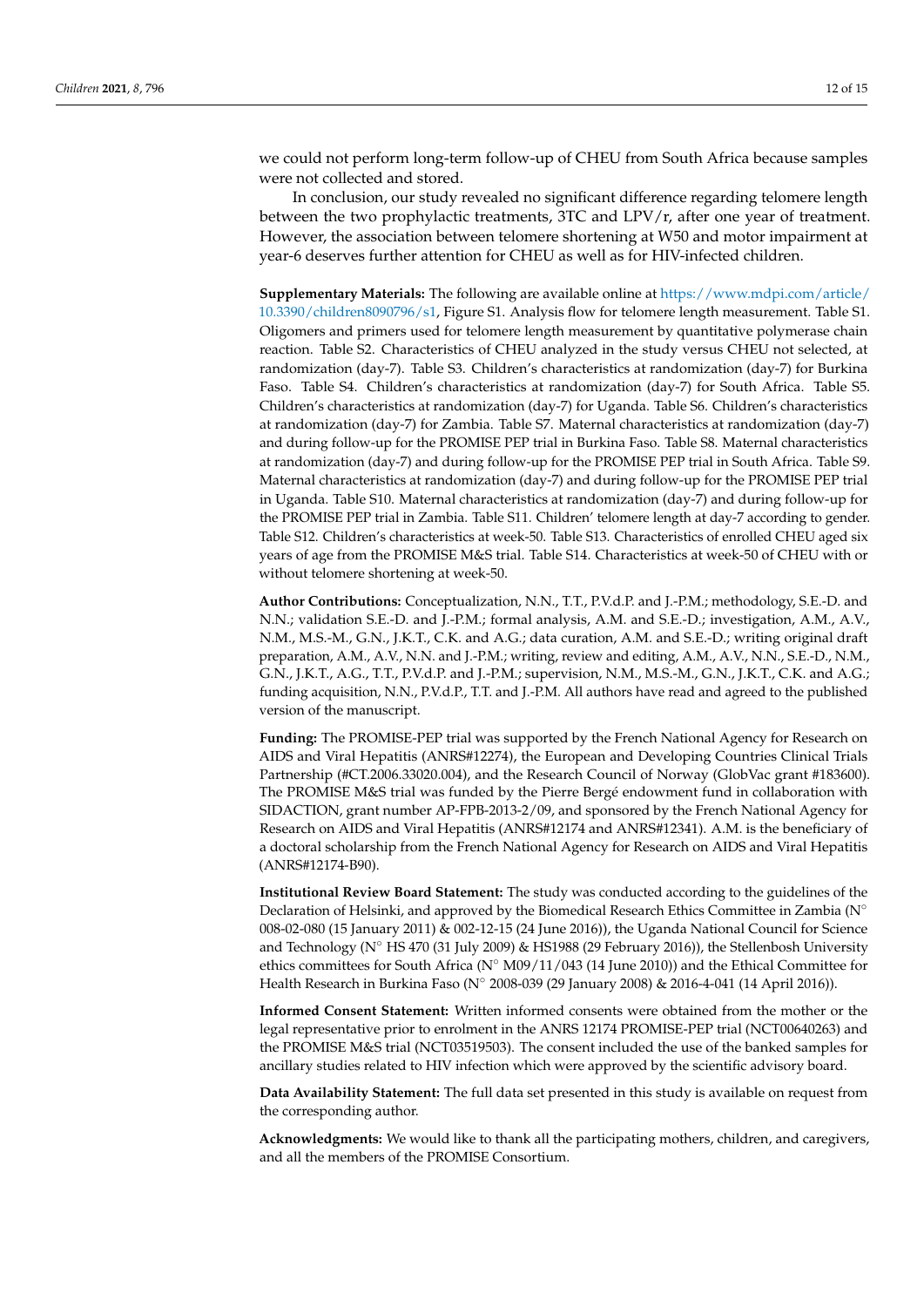**Conflicts of Interest:** The authors declare no conflict of interest. The funders had no role in the design of the study; in the collection, analyses, or interpretation of data; in the writing of the manuscript, or in the decision to publish the results.

#### **References**

- 1. Panel on Antiretroviral Therapy and Medical Management of Children Living with HIV. Guidelines for the Use of Antiretroviral Agents in Pediatric HIV Infection. Available online: [https://clinicalinfo.hiv.gov/sites/default/files/guidelines/documents/](https://clinicalinfo.hiv.gov/sites/default/files/guidelines/documents/PediatricGuidelines.pdf) [PediatricGuidelines.pdf](https://clinicalinfo.hiv.gov/sites/default/files/guidelines/documents/PediatricGuidelines.pdf) (accessed on 26 August 2021).
- 2. Ahmed, I.; Lemma, S. Mortality among Pediatric Patients on HIV Treatment in Sub-Saharan African Countries: A Systematic Review and Meta-Analysis. *BMC Public Health* **2019**, *19*, 149. [\[CrossRef\]](http://doi.org/10.1186/s12889-019-6482-1)
- 3. Slogrove, A.L.; Goetghebuer, T.; Cotton, M.F.; Singer, J.; Bettinger, J.A. Pattern of Infectious Morbidity in HIV-Exposed Uninfected Infants and Children. *Front. Immunol.* **2016**, *7*, 164. [\[CrossRef\]](http://doi.org/10.3389/fimmu.2016.00164)
- 4. Brennan, A.T.; Bonawitz, R.; Gill, C.J.; Thea, D.M.; Kleinman, M.; Useem, J.; Garrison, L.; Ceccarelli, R.; Udokwu, C.; Long, L.; et al. A Meta-Analysis Assessing All-Cause Mortality in HIV-Exposed Uninfected Compared with HIV-Unexposed Uninfected Infants and Children. *AIDS* **2016**, *30*, 2351–2360. [\[CrossRef\]](http://doi.org/10.1097/QAD.0000000000001211) [\[PubMed\]](http://www.ncbi.nlm.nih.gov/pubmed/27456985)
- 5. Srinivas, N.; Rachakonda, S.; Kumar, R. Telomeres and Telomere Length: A General Overview. *Cancers* **2020**, *12*, 558. [\[CrossRef\]](http://doi.org/10.3390/cancers12030558) [\[PubMed\]](http://www.ncbi.nlm.nih.gov/pubmed/32121056)
- 6. Turner, K.; Vasu, V.; Griffin, D. Telomere Biology and Human Phenotype. *Cells* **2019**, *8*, 73. [\[CrossRef\]](http://doi.org/10.3390/cells8010073)
- 7. Chakravarti, D.; LaBella, K.A.; DePinho, R.A. Telomeres: History, health, and hallmarks of aging. *Cell* **2021**, *184*, 306–322. [\[CrossRef\]](http://doi.org/10.1016/j.cell.2020.12.028)
- 8. Martens, D.S.; Janssen, B.G.; Bijnens, E.M.; Clemente, D.B.P.; Vineis, P.; Plusquin, M.; Nawrot, T.S. Association of Parental Socioeconomic Status and Newborn Telomere Length. *JAMA Netw. Open* **2020**, *3*, e204057. [\[CrossRef\]](http://doi.org/10.1001/jamanetworkopen.2020.4057) [\[PubMed\]](http://www.ncbi.nlm.nih.gov/pubmed/32364595)
- 9. Bellon, M.; Nicot, C. Telomere Dynamics in Immune Senescence and Exhaustion Triggered by Chronic Viral Infection. *Viruses* **2017**, *9*, 289. [\[CrossRef\]](http://doi.org/10.3390/v9100289)
- 10. Pace, G.W.; Leaf, C.D. The Role of Oxidative Stress in HIV Disease. *Free Radic. Biol. Med.* **1995**, *19*, 523–528. [\[CrossRef\]](http://doi.org/10.1016/0891-5849(95)00047-2)
- 11. Deeks, S.G.; Triant, V.A.; Lee, H.; Hadigan, C.; Grinspoon, S.K.; Schaftenaar, F.; Frodermann, V.; Kuiper, J.; Lutgens, E.; Simmons, R.P.; et al. HIV Infection, Inflammation, Immunosenescence, and Aging. *AIDS* **2013**, *27*, 1263–1272. [\[CrossRef\]](http://doi.org/10.1146/annurev-med-042909-093756)
- 12. Taura, M.; Kariya, R.; Kudo, E.; Goto, H.; Iwawaki, T.; Amano, M.; Suico, M.A.; Kai, H.; Mitsuya, H.; Okada, S. Comparative Analysis of ER Stress Response into HIV Protease Inhibitors: Lopinavir but Not Darunavir Induces Potent ER Stress Response via ROS/JNK Pathway. *Free Radic. Biol. Med.* **2013**, *65*, 778–788. [\[CrossRef\]](http://doi.org/10.1016/j.freeradbiomed.2013.08.161) [\[PubMed\]](http://www.ncbi.nlm.nih.gov/pubmed/23973637)
- 13. Gratton, R.; Tricarico, P.M.; Guimaraes, R.L.; Celsi, F.; Crovella, S. Lopinavir/Ritonavir Treatment Induces Oxidative Stress and Caspaseindependent Apoptosis in Human Glioblastoma U-87 MG Cell Line. *Curr. HIV Res.* **2018**, *16*, 106–112. [\[CrossRef\]](http://doi.org/10.2174/1570162X16666180528100922) [\[PubMed\]](http://www.ncbi.nlm.nih.gov/pubmed/29804534)
- 14. Xiang, T.; Du, L.; Pham, P.; Zhu, B.; Jiang, S. Nelfinavir, an HIV Protease Inhibitor, Induces Apoptosis and Cell Cycle Arrest in Human Cervical Cancer Cells via the ROS-Dependent Mitochondrial Pathway. *Cancer Lett.* **2015**, *364*, 79–88. [\[CrossRef\]](http://doi.org/10.1016/j.canlet.2015.04.027)
- 15. Gibellini, L.; De Biasi, S.; Pinti, M.; Nasi, M.; Riccio, M.; Carnevale, G.; Cavallini, G.M.; Sala De Oyanguren, F.J.; O'Connor, J.E.; Mussini, C.; et al. The Protease Inhibitor Atazanavir Triggers Autophagy and Mitophagy in Human Preadipocytes. *AIDS* **2012**, *26*, 2017–2026. [\[CrossRef\]](http://doi.org/10.1097/QAD.0b013e328359b8be) [\[PubMed\]](http://www.ncbi.nlm.nih.gov/pubmed/22948272)
- 16. Ganta, K.K.; Chaubey, B. Endoplasmic Reticulum Stress Leads to Mitochondria-Mediated Apoptosis in Cells Treated with Anti-HIV Protease Inhibitor Ritonavir. *Cell Biol. Toxicol.* **2019**, *35*, 189–204. [\[CrossRef\]](http://doi.org/10.1007/s10565-018-09451-7)
- 17. Blas-García, A.; Martí-Rodrigo, A.; Víctor, V.M.; Polo, M.; Alegre, F.; Funes, H.A.; Apostolova, N.; Esplugues, J.V. The Purine Analogues Abacavir and Didanosine Increase Acetaminophen-Induced Hepatotoxicity by Enhancing Mitochondrial Dysfunction. *J. Antimicrob. Chemother.* **2016**, *71*, 916–926. [\[CrossRef\]](http://doi.org/10.1093/jac/dkv424)
- 18. Velsor, L.W.; Kovacevic, M.; Goldstein, M.; Leitner, H.M.; Lewis, W.; Day, B.J. Mitochondrial Oxidative Stress in Human Hepatoma Cells Exposed to Stavudine. *Toxicol. Appl. Pharmacol.* **2004**, *199*, 10–19. [\[CrossRef\]](http://doi.org/10.1016/j.taap.2004.03.005)
- 19. Day, B.J.; Lewis, W. Oxidative Stress in NRTI-Induced Toxicity: Evidence from Clinical Experience and Experiments in Vitro and in Vivo. *Cardiovasc. Toxicol.* **2004**, *4*, 207–216. [\[CrossRef\]](http://doi.org/10.1385/CT:4:3:207)
- 20. Smith, R.L.; Tan, J.M.E.; Jonker, M.J.; Jongejan, A.; Buissink, T.; Veldhuijzen, S.; Van Kampen, A.H.C.; Brul, S.; Van Der Spek, H. Beyond the Polymerase-γ Theory: Production of ROS as a Mode of NRTI-Induced Mitochondrial Toxicity. *PLoS ONE* **2017**, *12*, e0187424. [\[CrossRef\]](http://doi.org/10.1371/journal.pone.0187424)
- 21. Hsieh, A.Y.Y.; Kimmel, E.; Pick, N.; Sauvé, L.; Brophy, J.; Kakkar, F.; Bitnun, A.; Murray, M.C.M.; Côté, H.C.F. Inverse Relationship between Leukocyte Telomere Length Attrition and Blood Mitochondrial DNA Content Loss over Time. *Aging* **2020**, *12*, 15196–15221. [\[CrossRef\]](http://doi.org/10.18632/aging.103703)
- 22. Nichols, W.S.; Schneider, S.; Chan, R.C.K.; Farthing, C.F.; Daar, E.S. Increased CD4+ T-Lymphocyte Senescence Fraction in Advanced Human Immunodeficiency Virus Type 1 Infection. *Scand. J. Immunol.* **1999**, *49*, 302–306. [\[CrossRef\]](http://doi.org/10.1046/j.1365-3083.1999.00505.x)
- 23. Minami, R.; Takahama, S.; Yamamoto, M. Correlates of Telomere Length Shortening in Peripheral Leukocytes of HIV-Infected Individuals and Association with Leukoaraiosis. *PLoS ONE* **2019**, *14*, e0218996. [\[CrossRef\]](http://doi.org/10.1371/journal.pone.0218996)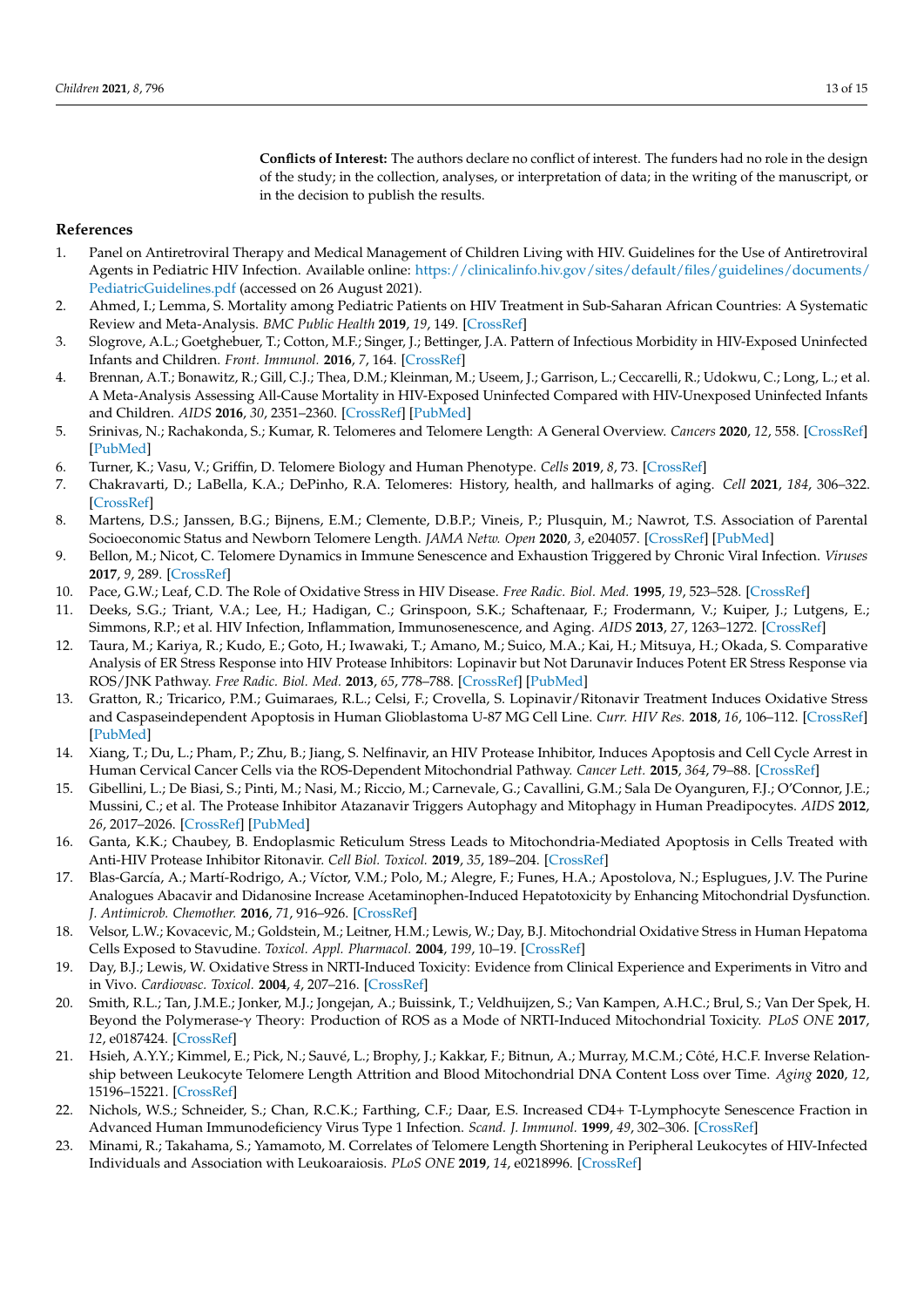- 24. Babu, H.; Ambikan, A.T.; Gabriel, E.E.; Akusjärvi, S.S.; Palaniappan, A.N.; Sundaraj, V.; Mupanni, N.R.; Sperk, M.; Cheedarla, N.; Sridhar, R.; et al. Systemic Inflammation and the Increased Risk of Inflamm-Aging and Age-Associated Diseases in People Living with HIV on Long Term Suppressive Antiretroviral Therapy. *Front. Immunol.* **2019**, *10*, 1965. [\[CrossRef\]](http://doi.org/10.3389/fimmu.2019.01965)
- 25. Pathai, S.; Lawn, S.D.; Gilbert, C.E.; McGuinness, D.; McGlynn, L.; Weiss, H.A.; Port, J.; Christ, T.; Barclay, K.; Wood, R.; et al. Accelerated Biological Ageing in HIV-Infected Individuals in South Africa: A Case-Control Study. *AIDS* **2013**, *27*, 2375–2384. [\[CrossRef\]](http://doi.org/10.1097/QAD.0b013e328363bf7f) [\[PubMed\]](http://www.ncbi.nlm.nih.gov/pubmed/23751258)
- 26. Liu, J.C.Y.; Leung, J.M.; Ngan, D.A.; Nashta, N.F.; Guillemi, S.; Harris, M.; Lima, V.D.; Um, S.J.; Li, Y.; Tam, S.; et al. Absolute Leukocyte Telomere Length in HIV-Infected and Uninfected Individuals: Evidence of Accelerated Cell Senescence in HIV-Associated Chronic Obstructive Pulmonary Disease. *PLoS ONE* **2015**, *10*, e0124426. [\[CrossRef\]](http://doi.org/10.1371/journal.pone.0124426) [\[PubMed\]](http://www.ncbi.nlm.nih.gov/pubmed/25885433)
- 27. UNAIDS AIDSinfo. Available online: <https://aidsinfo.unaids.org/> (accessed on 24 November 2020).
- 28. Gianesin, K.; Noguera-Julian, A.; Zanchetta, M.; Del Bianco, P.; Petrara, M.R.; Freguja, R.; Rampon, O.; Fortuny, C.; Camós, M.; Mozzo, E.; et al. Premature Aging and Immune Senescence in HIV-Infected Children. *AIDS* **2016**, *30*, 1363–1373. [\[CrossRef\]](http://doi.org/10.1097/QAD.0000000000001093) [\[PubMed\]](http://www.ncbi.nlm.nih.gov/pubmed/26990630)
- 29. Côté, H.C.F.; Soudeyns, H.; Thorne, A.; Alimenti, A.; Lamarre, V.; Maan, E.J.; Sattha, B.; Singer, J.; Lapointe, N.; Money, D.M.; et al. Leukocyte Telomere Length in HIV-Infected and HIV-Exposed Uninfected Children: Shorter Telomeres with Uncontrolled HIV Viremia. *PLoS ONE* **2012**, *7*, e39266. [\[CrossRef\]](http://doi.org/10.1371/journal.pone.0039266)
- 30. Poirier, M.C.; Divi, R.L.; Al-Harthi, L.; Olivero, O.A.; Nguyen, V.; Walker, B.; Landay, A.L.; Walker, V.E.; Charurat, M.; Blattner, W.A. Long-Term Mitochondrial Toxicity in HIV-Uninfected Infants Born to HIV-Infected Mothers. *JAIDS J. Acquir. Immune Defic. Syndr.* **2003**, *33*, 175–183. [\[CrossRef\]](http://doi.org/10.1097/00126334-200306010-00010)
- 31. Imam, T.; Jitratkosol, M.H.J.; Soudeyns, H.; Sattha, B.; Gadawski, I.; Maan, E.; Forbes, J.C.; Alimenti, A.; Lapointe, N.; Lamarre, V.; et al. Leukocyte Telomere Length in HIV-Infected Pregnant Women Treated with Antiretroviral Drugs during Pregnancy and Their Uninfected Infants. *JAIDS J. Acquir. Immune Defic. Syndr.* **2012**, *60*, 495–502. [\[CrossRef\]](http://doi.org/10.1097/QAI.0b013e31825aa89c)
- 32. Ajaykumar, A.; Soudeyns, H.; Kakkar, F.; Brophy, J.; Bitnun, A.; Alimenti, A.; Albert, A.Y.K.; Money, D.M.; Côté, H.C.F.; CIHR Team in Cellular Aging and HIV Comorbidities in Women and Children. Leukocyte Telomere Length at Birth and during the Early Life of Children Exposed to but Uninfected with HIV after In Utero Exposure to Antiretrovirals. *J. Infect. Dis.* **2018**, *217*, 710–720. [\[CrossRef\]](http://doi.org/10.1093/infdis/jix618)
- 33. Shiau, S.; Strehlau, R.; Shen, J.; Violari, A.; Patel, F.; Liberty, A.; Foca, M.; Wang, S.; Terry, M.B.; Yin, M.T.; et al. Biomarkers of Aging in HIV-Infected Children on Suppressive Antiretroviral Therapy. *JAIDS J. Acquir. Immune Defic. Syndr.* **2018**, *78*, 549–556. [\[CrossRef\]](http://doi.org/10.1097/QAI.0000000000001714) [\[PubMed\]](http://www.ncbi.nlm.nih.gov/pubmed/29771780)
- 34. Saberi, S.; Kalloger, S.E.; Zhu, M.M.T.; Sattha, B.; Maan, E.J.; van Schalkwyk, J.; Money, D.M.; Côté, H.C.F. Dynamics of Leukocyte Telomere Length in Pregnant Women Living with HIV, and HIV-Negative Pregnant Women: A Longitudinal Observational Study. *PLoS ONE* **2019**, *14*, e0212273. [\[CrossRef\]](http://doi.org/10.1371/journal.pone.0212273) [\[PubMed\]](http://www.ncbi.nlm.nih.gov/pubmed/30840638)
- 35. Nagot, N.; Kankasa, C.; Meda, N.; Hofmeyr, J.; Nikodem, C.; Tumwine, J.K.; Karamagi, C.; Sommerfelt, H.; Neveu, D.; Tylleskär, T.; et al. Lopinavir/Ritonavir versus Lamivudine Peri-Exposure Prophylaxis to Prevent HIV-1 Transmission by Breastfeeding: The PROMISE-PEP Trial Protocol ANRS 12174. *BMC Infect. Dis.* **2012**, *12*, 246. [\[CrossRef\]](http://doi.org/10.1186/1471-2334-12-246) [\[PubMed\]](http://www.ncbi.nlm.nih.gov/pubmed/23039034)
- 36. Nagot, N.; Kankasa, C.; Tumwine, J.K.; Meda, N.; Hofmeyr, G.J.; Vallo, R.; Mwiya, M.; Kwagala, M.; Traore, H.; Sunday, A.; et al. Extended Pre-Exposure Prophylaxis with Lopinavir-Ritonavir versus Lamivudine to Prevent HIV-1 Transmission through Breastfeeding up to 50 Weeks in Infants in Africa (ANRS 12174): A Randomised Controlled Trial. *Lancet* **2016**, *387*, 566–573. [\[CrossRef\]](http://doi.org/10.1016/S0140-6736(15)00984-8)
- 37. Nagot, N.; Singata-Madliki, M.; Cournil, A.; Nalugya, J.; Tassembedo, S.; Quillet, C.; Tonga, M.W.; Tumwine, J.; Meda, N.; Kankasa, C.; et al. Growth, clinical and neurodevelopmental outcomes at school age are similar for children who received 1-year lamivudine or lopinavir/ritonavir HIV prophylaxis in early life. *Sci. Rep.* **2021**, *11*, 3173. [\[CrossRef\]](http://doi.org/10.1038/s41598-021-82762-8)
- 38. Monnin, A.; Nagot, N.; Peries, M.; Vallo, R.; Meda, N.; Singata-madliki, M.; Tumwine, J.K.; Kankasa, C.; Ngandu, N.; Goga, A.; et al. Mitochondrial DNA Parameters in Blood of Infants Receiving Lopinavir / Ritonavir or Lamivudine Prophylaxis to Prevent Breastfeeding Transmission of HIV-1. *J. Clin. Med.* **2020**, *9*, 2972. [\[CrossRef\]](http://doi.org/10.3390/jcm9092972)
- 39. Monnin, A.; Nagot, N.; Eymard-Duvernay, S.; Meda, N.; Tumwine, J.K.; Tylleskär, T.; Van de Perre, P.; Molès, J.-P. Health Outcomes at School Age among Children Who Are HIV-Exposed but Uninfected with Detected Mitochondrial DNA Depletion at One Year. *J. Clin. Med.* **2020**, *9*, 3680. [\[CrossRef\]](http://doi.org/10.3390/jcm9113680)
- 40. O'Callaghan, N.J.; Fenech, M. A Quantitative PCR Method for Measuring Absolute Telomere Length. *Biol. Proc. Online* **2011**, *13*, 3. [\[CrossRef\]](http://doi.org/10.1186/1480-9222-13-3)
- 41. Fehrer, C.; Voglauer, R.; Wieser, M.; Pfister, G.; Brunauer, R.; Cioca, D.; Grubeck-Loebenstein, B.; Lepperdinger, G. Techniques in Gerontology: Cell Lines as Standards for Telomere Length and Telomerase Activity Assessment. *Exp. Gerontol.* **2006**, *41*, 648–651. [\[CrossRef\]](http://doi.org/10.1016/j.exger.2006.03.016)
- 42. Wedderburn, C.J.; Evans, C.; Yeung, S.; Gibb, D.M.; Donald, K.A.; Prendergast, A.J. Growth and Neurodevelopment of HIV-Exposed Uninfected Children: A Conceptual Framework. *Curr. HIV/AIDS Rep.* **2019**, *16*, 501–513. [\[CrossRef\]](http://doi.org/10.1007/s11904-019-00459-0)
- 43. Stout, S.A.; Lin, J.; Hernandez, N.; Davis, E.P.; Blackburn, E.; Carroll, J.E.; Glynn, L.M. Validation of Minimally-Invasive Sample Collection Methods for Measurement of Telomere Length. *Front. Aging Neurosci.* **2017**, *9*, 397. [\[CrossRef\]](http://doi.org/10.3389/fnagi.2017.00397) [\[PubMed\]](http://www.ncbi.nlm.nih.gov/pubmed/29270121)
- 44. Zanet, D.A.L.; Saberi, S.; Oliveira, L.; Sattha, B.; Gadawski, I.; Côté, H.C.F. Blood and Dried Blood Spot Telomere Length Measurement by QPCR: Assay Considerations. *PLoS ONE* **2013**, *8*, e57787. [\[CrossRef\]](http://doi.org/10.1371/journal.pone.0057787) [\[PubMed\]](http://www.ncbi.nlm.nih.gov/pubmed/23451268)